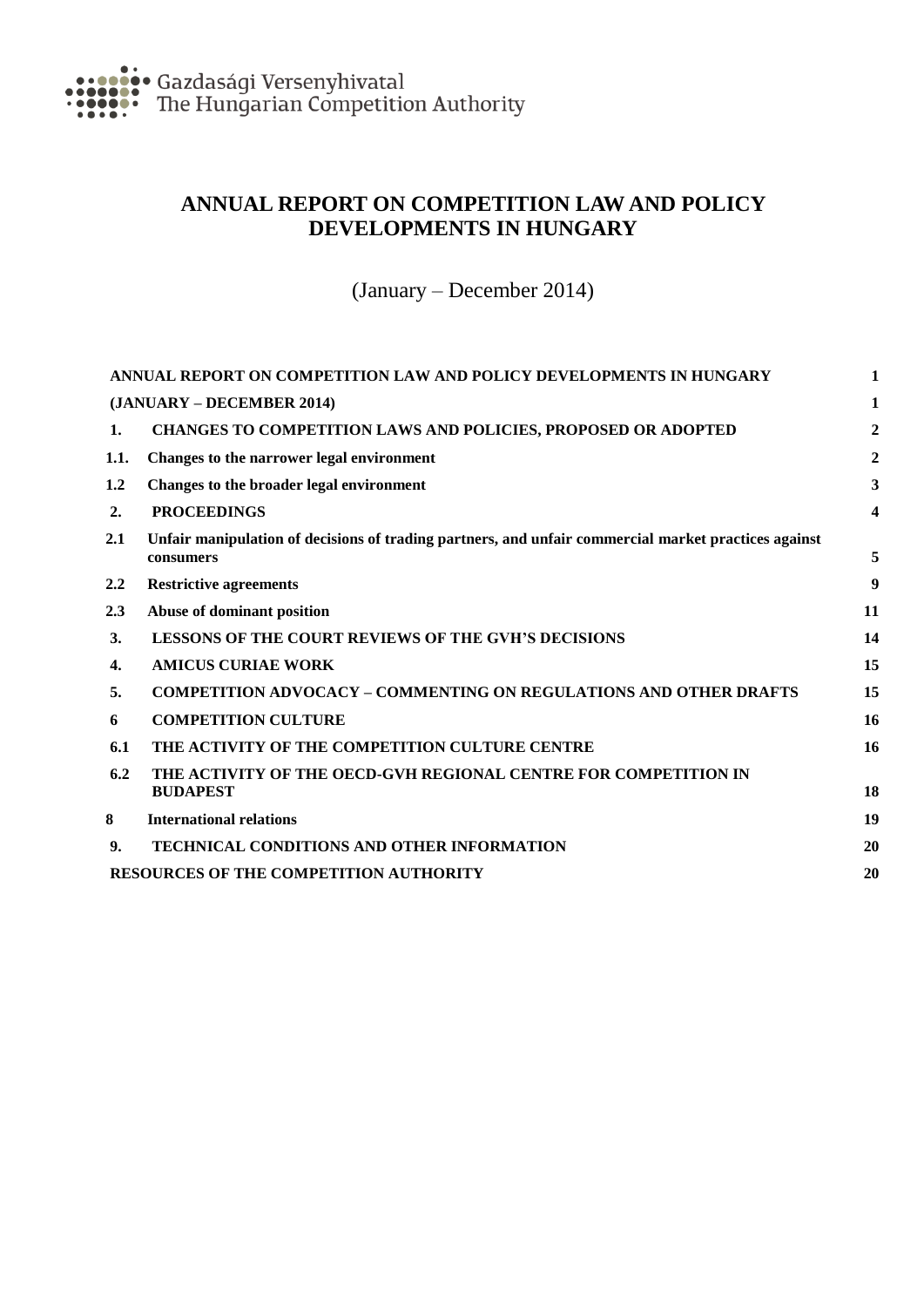# <span id="page-1-1"></span><span id="page-1-0"></span>**1.1. Changes to the narrower legal environment**

# **Amendment of the Competition Act in 2014**

- 1 Parliament enacted a major amendment of the Hungarian Competition  $Act<sup>1</sup>$  in November 2013, with a number of its provisions – mostly those affecting the legal status of the GVH and its legal relationship with its employees – entering into force on 1 January 2014, and the remaining majority of amendments, typically relating to procedural law, entering into force on 1 July 2014.
- 2 The amendments were required primarily to assure the coherence of the legal system. Furthermore, recent experience gained in the practical enforcement of the law and the trends taking place in international competition law, the latter of which are continuously closely monitored by competition law and enforcement experts in Hungary, coupled with advances in the work of competition authorities (in particular, relating to the competition law of the European Union) also rendered the review of Hungarian competition law and of some other related relevant legislation necessary and necessitated changes to the existing procedural rules.
- 3 The Competition Act contains new or modified clauses concerning the following main regulatory areas:
	- a) In the field of the control of the concentrations of undertakings, the amendments aim to enhance the efficiency, transparency and predictability of merger control and to make it more customer friendly, while assuring at the same time that the GVH has effective and adequate tools to use against undertakings that fail to abide by the rules applicable to the authorisation of concentrations.
	- b) As an important substantive change, the legal instrument of the prohibition of putting measures into effect was introduced: the amended Act clearly states that concentrations can only be implemented after the clients have received the authorisation of the GVH.
	- c) Pre-notification, which had already been present in the practice of the GVH, was reinforced in the legislative change. According to the applicable rules, the GVH provides assistance to competent legal practitioners involved in proposed concentrations regarding the data that must be disclosed and the documents that must be attached to specific applications for authorisation.
	- d) Other important changes include the shortening of the time limit of Phase I procedures, as well as the fact that time limits are counted from the date of receipt of the application rather than the date following the receipt of further information required to remedy deficiencies. In the Phase I (so-called simplified) procedure the former 45-day time limit was reduced to 30 days.
	- e) Pursuant to the Competition Act, since 1 July 2014 the Competition Council has had the power to initiate consultations with other stakeholders in the concentration (commonly known as 'market test') in order to gauge their position concerning the condition or obligation to be imposed.

 $\overline{a}$ 

Act CCI of 2013 on the Amendment of Act LVII of 1996 on the Prohibition of Unfair and Restrictive Market Practices and Other Regulations Relating to the Proceedings of the Hungarian Competition Authority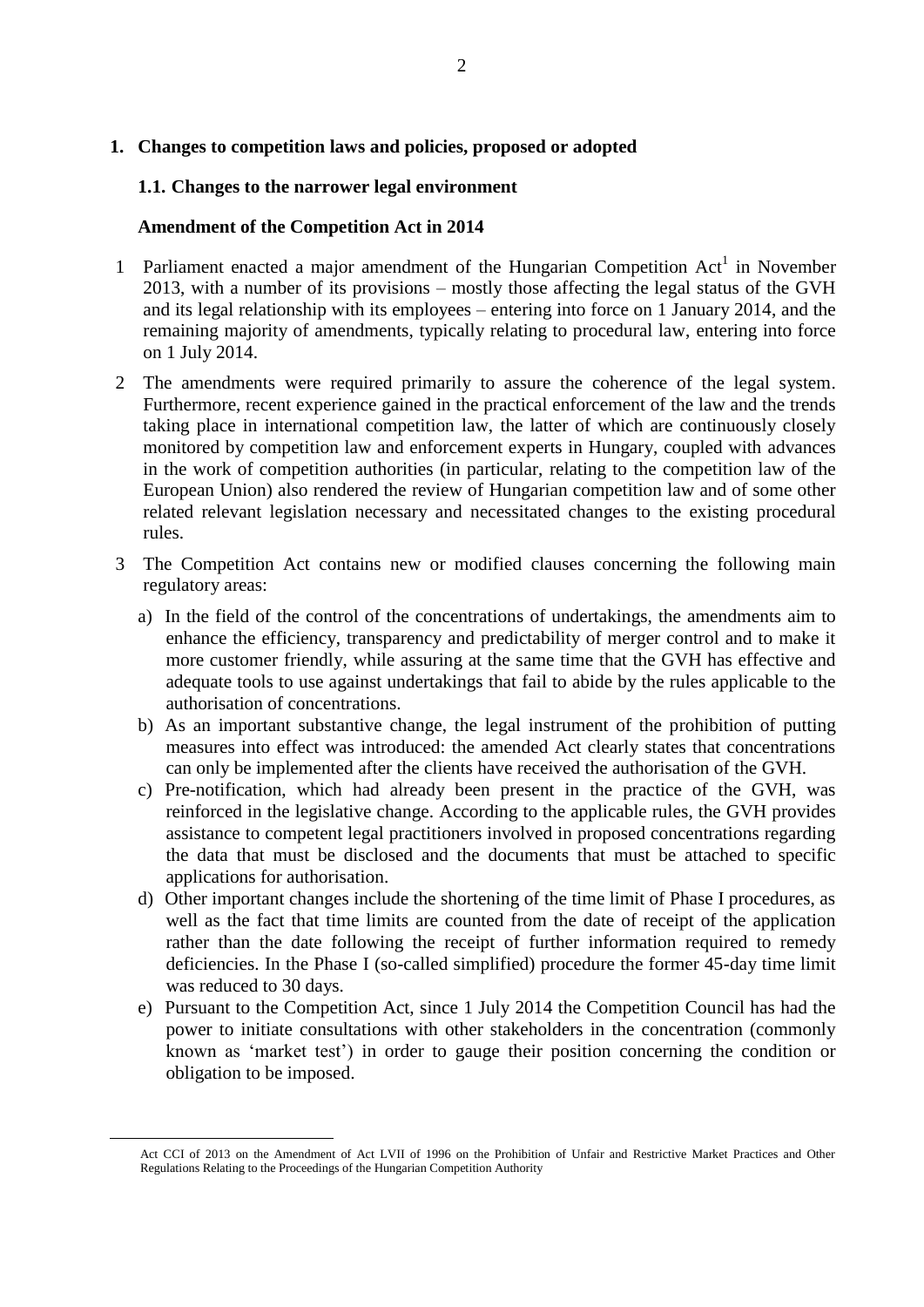- f) Amendments also affect the types of procedures (upon application or on own initiative), stages of proceedings and the procedural position of the persons entitled to access documents, as well as establish a coherent system of access to documents that is sufficiently differentiated to accommodate various types of data.
- g) In the context of the protection of business secrets the amended Competition Act allows the GVH to grant access to business secrets or certain other privileged information of the other party, with due consideration to the rights of the data owner and to the protection of other privileged information and the statutory rights of the party requesting access, in particular the conflicting rights to defence and to a legal remedy, with appropriate practical restrictions and secrecy obligations where required and following consultation with the parties concerned.
- h) The new rules expressly authorise the GVH to access and manage all personal and privileged information to the extent and for the duration necessary to perform its duties, except where this is precluded, or conditions are imposed by a separate act.
- i) In respect of public service officials employed by the GVH, a uniform classification system and a predictable promotion regime have been implemented: in future the promotion system will be more gradual and will be based on the professional experience that has been gained by the employee in question during his or her term of public service.
- j) Under the new regime, the rules governing misleading and comparative advertising that fall within the competence of the GVH have become incorporated in the Competition Act.

## <span id="page-2-0"></span>**1.2 Changes to the broader legal environment**

- 4. In 2014 the Constitutional Court adjudicated one complaint against the judgment of the Curia on competition matters:
	- a) The Constitutional Court analysed in detail the human rights jurisprudence of the EU and of the Strasbourg court and established that in terms of fundamental rights, the competition supervision proceeding complied with the standards enshrined in international legal safeguards. It found that due to the blanket nature of the regulation of competition, jurisprudence plays a major role in competition cases, putting flesh on the facts of competition cases. The Constitutional Court confirmed the procedural principle that the GVH has been following in its competition supervision proceedings, namely that the Authority must prove all the material facts that support liability under competition law; which in practice means that the Authority must ascertain beyond any doubt that there is a causal relationship between the infringement and the supporting evidence.
	- b) Furthermore, the Constitutional Court stated that the right to a fair procedure must be enforced in full in the judicial review procedure rather than in the GVH's proceeding; in other words, in the course of the judicial review of an administrative decision adopted in a competition case the court conducting the judicial review must guarantee the right to a comprehensive review of the decision.
	- c) The Constitutional Court underlined that the requirement of fair procedure must be assessed in light of the entire proceeding and all its circumstances. There is no other fundamental right or constitutional objective that can be assessed in the context of this right because it is the result of the assessment itself. A proceeding may be inequitable, unjust or unfair despite the absence of certain details or compliance with all the detailed rules.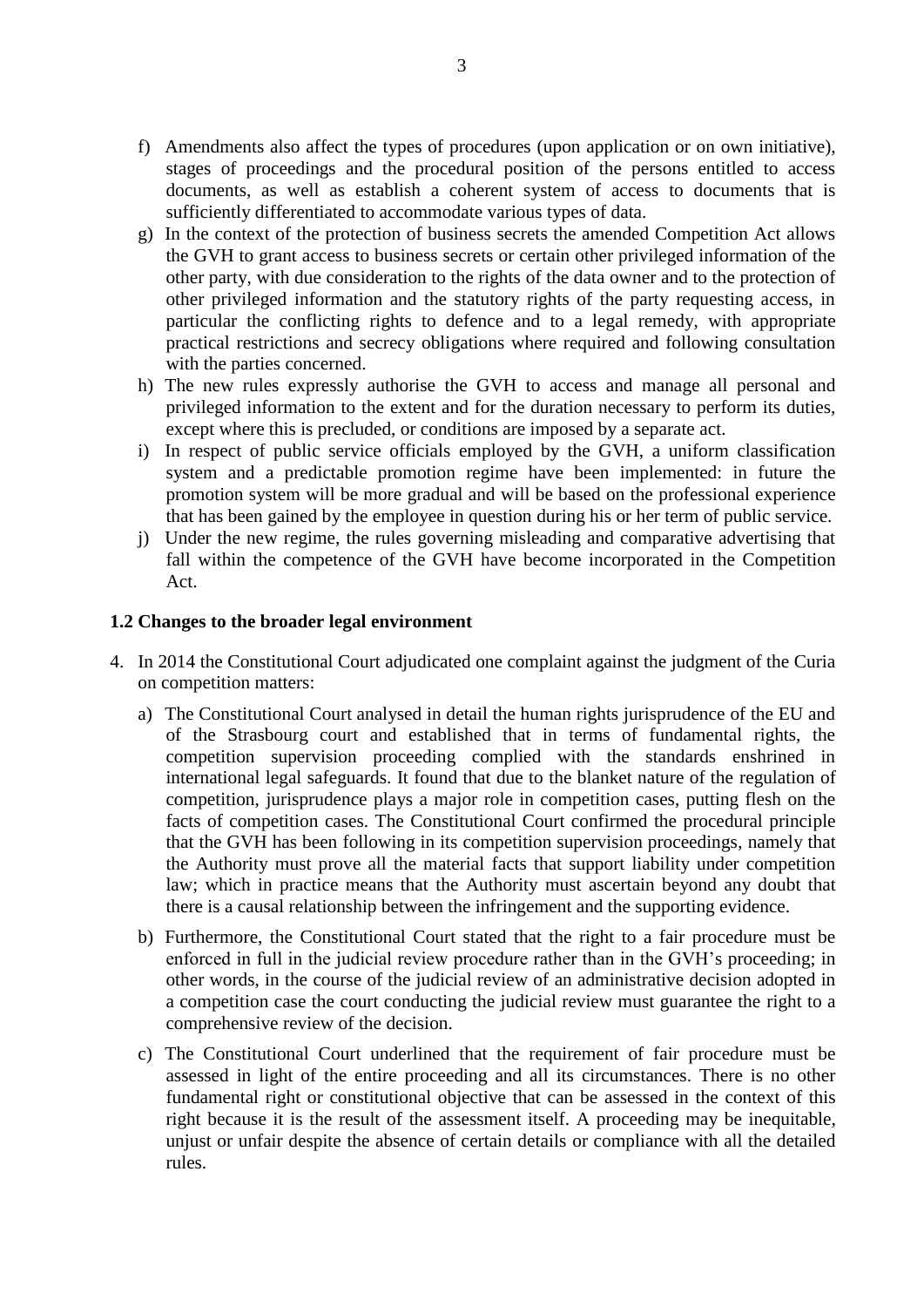# <span id="page-3-0"></span>**2. Proceedings**

- 5. In 2014 the Authority was contacted, orally or in writing, on more than 2500 occasions and 1910 written communications were handled by the GVH's investigators.
- 6. The 2014 numbers reflect the usual figures from recent years. In 2014 a total of 125 new cases were initiated, this exceeds the number of case initiations in 2013 by 14.5%. Altogether 124 proceedings were closed (in 2013 the number of closed cases was 120).
- 7. Regarding initiated proceedings, in line with previous tendencies, consumer protection proceedings made up the biggest proportion of the proceedings, with 66 cases. In 2014, 36 merger cases, 6 related to abuse of dominance and 17 to restrictive agreements were initiated.



# **Number of cases initiated by the GVH in 2014**

8. Similar to case initiations, most of the closed proceedings were consumer protection cases. The GVH considers consumer protection and the fostering of fair market behaviour to be of high priority so that consumers can benefit from the advantages of competition and make the right decisions. Of (all) the cases closed in 2014, 69 were related to consumer protection, 13 to restrictive agreements and 7 to abuse of dominance. The Authority assessed 35 merger applications.

# **Number of cases closed by the GVH in 2014**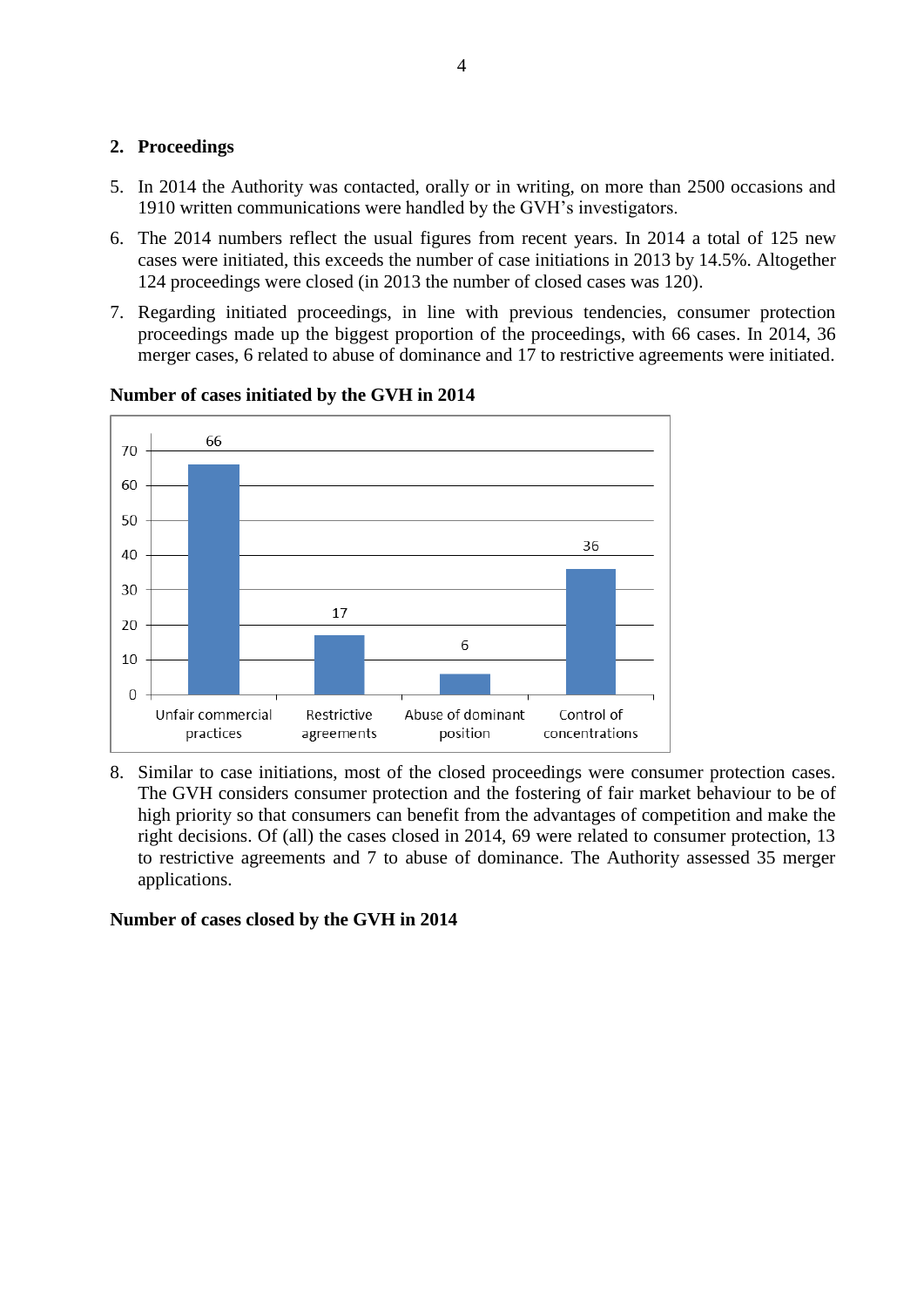

9. The effectiveness of the operation of the GVH is not solely based on the severity of the punishments imposed, as the basic task of the GVH is to maintain the public interest stemming from fair competition and to maintain a culture of compliance with the law. Nevertheless, the total amount of the fines imposed by a competition authority in its competition supervision proceedings provides an important measure of its activity. The GVH imposed fines amounting to a total of 7.2 billion HUF (approx 24 million EUR) in 2014, with the biggest procedural fine it imposed being 22,000,000 HUF (cca. 74 thousand EUR).

## <span id="page-4-0"></span>**2.1 Unfair manipulation of decisions of trading partners, and unfair commercial market practices against consumers**

- 10. The enforcement of the legislation on consumer protection is divided among authorities along their competences. Besides the GVH, the Hungarian Authority for Consumer Protection (Nemzeti Fogyasztóvédelmi Hatóság – NFH) and the Central Bank of Hungary (Magyar Nemzeti Bank – MNB) – the board having financial supervisory authority – have consumer protection related competences. If an infringement targeting end consumers (B2C practices) exerts material influence upon competition, then the GVH is in charge of applying the law, unless the infringement occurs on labels, in user manuals (warnings and instructions) or violates the information requirements set out in other legal norms. The MNB has jurisdiction in connection with practices carried out by those financial institutions the supervision of which belongs to the competence of the authority. In any other situation, it is the NFH that has competence. In defining the material influence on competition, the extent of the practice or the size of the undertaking liable for the infringement is to be taken into account. For the sake of guaranteeing legal certainty, the Act on the Prohibition of Unfair Business-to-Consumer Commercial Practices sets forth cases when the material effect on competition shall apply without prejudice to any other circumstances. This is the case, for instance, when the commercial practice is carried out through a media service provider providing national media services, or when the commercial practice is carried out through a periodical of nationwide circulation or a daily newspaper distributed in at least three counties.
- 11. Practices in B2B relations targeting businesses belong to the sole competence of the GVH.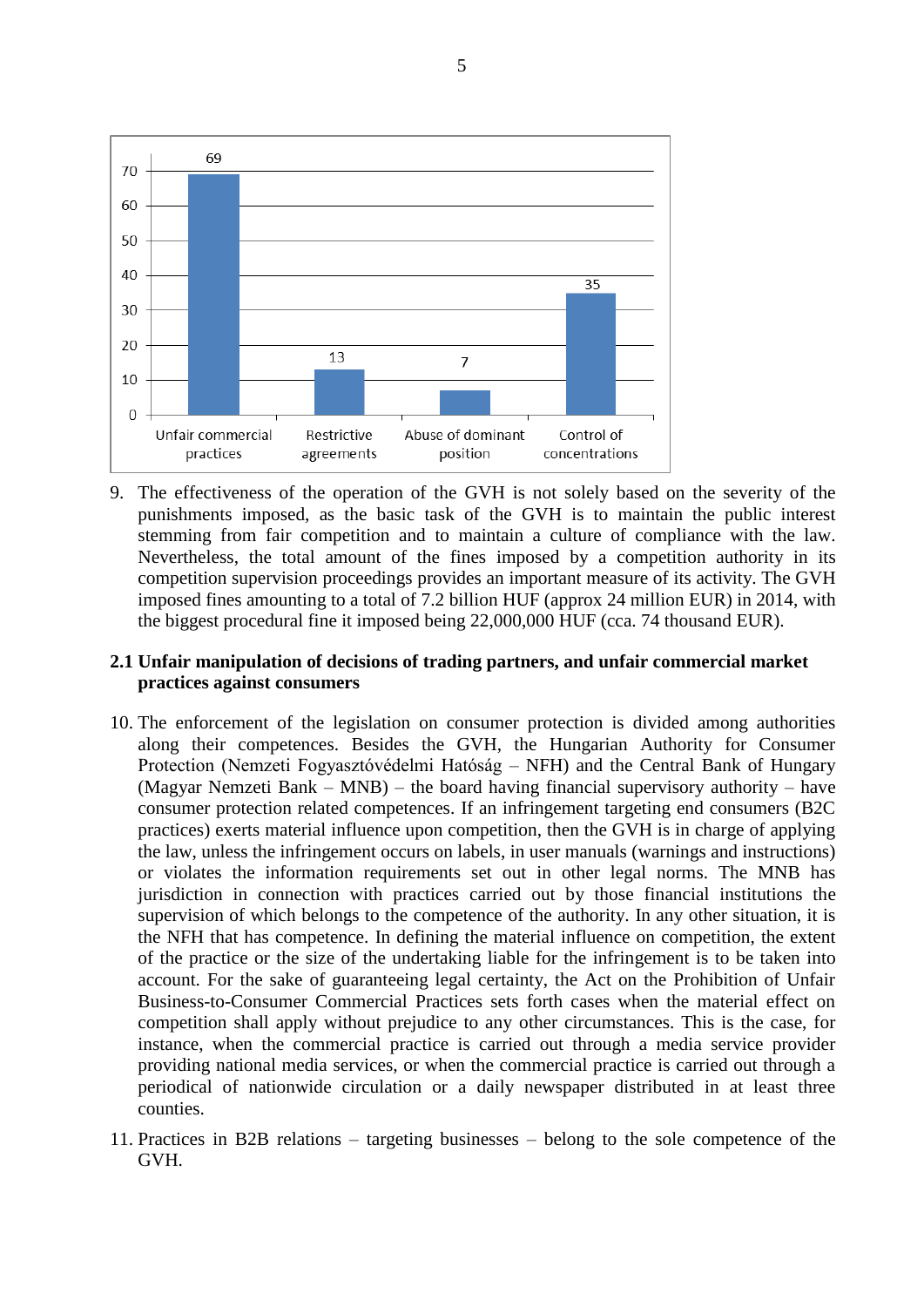- 12. B2C cases are covered by the Act on the Prohibition of Unfair Business-to-Consumer Commercial Practices (UCP), while B2B cases are assessed under the relevant provisions of the Competition Act. The UCP Act prohibits unfair commercial practices on three grounds (unfairness, deceptive or aggressive commercial practices, "black list"). In July 2014, in order to increase transparency in the area of consumer protection, the provisions of the Act on Business Advertising Activity regarding the prohibition of misleading and unlawful comparative advertising were incorporated into the Competition Act.
- 13. Comparative advertisements are subject to special regulation: pursuant to the Hungarian Competition Act, the GVH is competent to proceed against non-objective comparative advertising both in B2C and B2B cases.
- 14. In 2014 the GVH closed 69 consumer protection proceedings. On 55 occasions the Competition Council, the decision-making body of the GVH, established an infringement, and in 2 cases adopted a commitment decision as the GVH found that the public interest could be guaranteed by accepting the commitments offered by the parties. The remaining 12 cases were closed with an order of the investigator. In 2014, the Authority imposed fines amounting to a total of 1.4 bilion HUF (approx. 4.7 million EUR) in this category of cases.



**Fines imposed in consumer protection related cases (million Euro) 2010-2014**

- 15. The GVH's antitrust and consumer protection activities complement each other by serving consumers' interests: competition makes it possible for consumers to choose the most suitable option from the maximum number of choices. However, if consumers are not able to make rational decisions they cannot gain from the benefits of competition. In this regard the protection of competition and the protection of consumers cannot exist without each other and the best result can only be achieved if they are able to complement each other.
- 16. The consumer protection work of the GVH focuses primarily on the demand side of the market. Its objective is to guarantee the conditions that are necessary to enable consumers to engage in conscious decision-making, or to put it differently, to ensure the freedom of decision making of consumers through scrutinising the effects of the communication of supply-side actors on consumer behaviour. If it is established that the decisions of a significant proportion of the consumers in a particular market are being unfairly influenced by an undertaking or that consumers are being forced to make decisions that they would not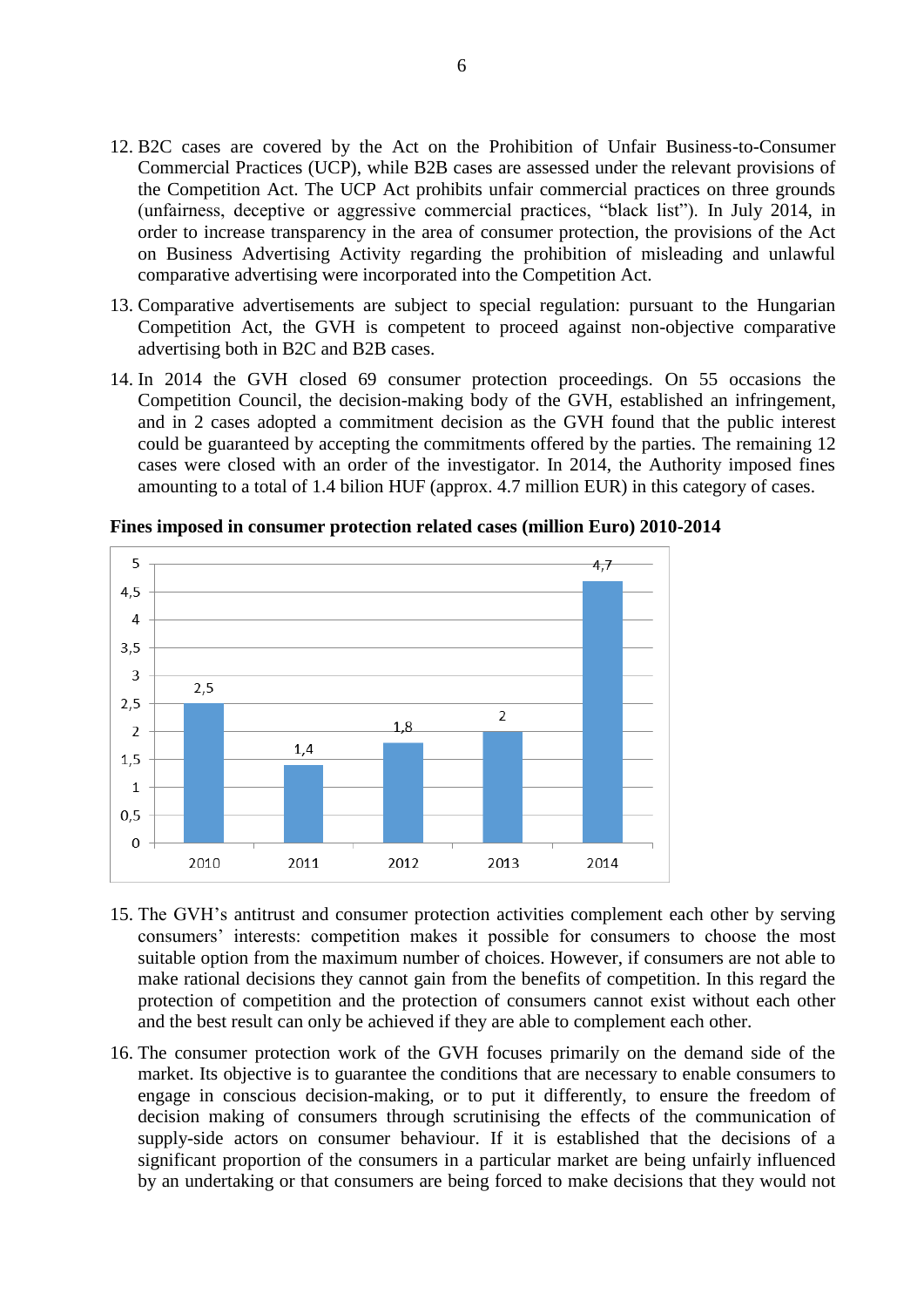have otherwise made, then market processes and competition may be being distorted by the distorted decisions of the consumers.

# **Health-related claims, attribution to food products of the ability to prevent, treat or cure human diseases or reference to such qualities**

- 17. In recent years, with the raising of health consciousness, more and more products have been marketed to satisfy this kind of consumer demand, and the GVH has been receiving increasing numbers of complaints regarding information supplied in connection with various products or devices promising medicinal effects or other positive health effects. Consequently, the GVH has been paying special attention to these markets for years, and it initiated and concluded several proceedings in this sector in 2014 as well. This category represents one third of all the cases examined.
- 18. Non-prescription drugs that are not subsidised from the social security budget may be advertised as long as the applicable legal provisions are observed. In such cases, the proceedings of the GVH focus on ascertaining whether the information disclosed in the commercial communications (advertisements) relating to the pharmaceuticals is in line with the accompanying packaged leaflets and product characteristics summaries approved in the marketing authorisations of the drugs.
- 19. In the proceeding involving Foodorgany Kft. the GVH established that between 17 August 2011 and 12 April 2013 the company in its commercial communications illegally attributed medicinal effects to its Update products, made false *health* claims, made false claims regarding the *ingredients* of Update products and made false *market leader* claims. The GVH ordered Foodorgany Kft. to pay a fine of 15,000,000 HUF (50 thousand EUR).
- 20. In the proceeding involving *MAX-IMMUN Rák- és Immunkutató Kft.* the GVH found that the company had engaged in unfair commercial practices when it made claims that can be considered false in certain commercial communications regarding the curative or preventive effects of its dietary supplements containing medicinal mushroom extracts. Furthermore, in its communications on television it made statements concerning the medicinal and preventive effects of certain medicinal mushrooms under circumstances that allowed consumers to connect them with the products subject to the investigation. The competition council proceeding in the case established the infringement, prohibited the continuation of the illegal conduct of *MAX-IMMUN Rák- és Immunkutató Kft.* and imposed a fine of 21,000,000 HUF (70 thousand EUR).
- 21. In the proceeding against *Culevit Rákkutató és Gyógyszerfejlesztő Kft.* the GVH established that between March 2011 and 4 November 2013 the undertaking committed an infringement by making claims in certain commercial communications in which it attributed to Culevit, a special nutrition product intended for medicinal purposes, the ability to cure or treat cancer. The GVH ordered *Culevit Rákkutató és Gyógyszerfejlesztő Kft.* to pay a fine of 25,000,000 HUF (83 thousand EUR) and to discontinue the infringing conduct.

## **Financial services**

22. The significant information asymmetry on the market of financial services is due to the low level of financial literacy of the general public, the variety and complexity of financial services and the large volume of related contractual documentation. As a result of the information asymmetry, and also because consumers rarely face similar decisions involving such large sums and resulting in such long-term commitments, there is an increased consumer risk on these markets.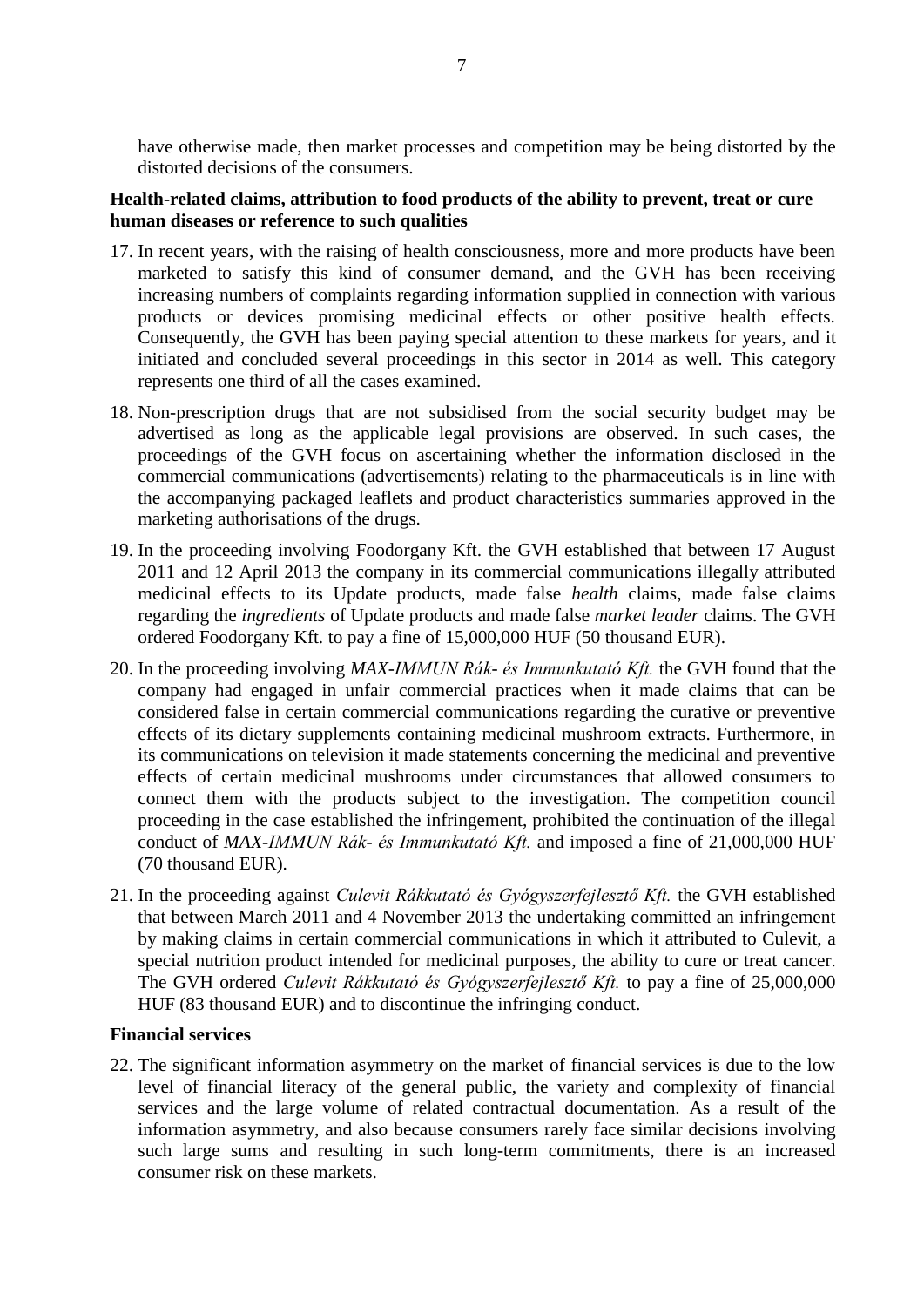- 23. In the proceeding No VJ/75/2013. the GVH established that *Netrisk.hu Első Online Biztosítási Alkusz Zrt.* had engaged in commercial practices capable of deceiving consumers when it claimed that the cost of switching insurers would be considerably higher the following year, that the best offers and cheapest MTPL policies were to be found on its website, that consumers were guaranteed to win if they made use of the services offered by the company subject to the proceeding, and that all offers were available on its website. It also made claims relating to the lowest price and alleged savings. The GVH established an infringement, imposed a fine of 50,000,000 HUF (167 thousand EUR), and ordered the discontinuation of the infringing practices.
- 24. In the proceeding No VJ/25/2014. the competition council proceeding in the case imposed a fine of 80,000,000 HUF (267 thousand EUR) and established that *Kereskedelmi és Hitelbank Zártkörűen Működő Részvénytársaság* had engaged in practices capable of deceiving consumers when in its advertising campaign concerning the savings product *'K&H Mix'* it categorically claimed that an annual interest and APR of 7.8% could be earned on the K*&H MIX* savings, though in reality this was only true if consumers satisfied certain special conditions. Furthermore, it deceptively suggested that the K*&H MIX* saving plan was a deposit plan.

#### **Purchasing groups**

- 25. In the proceeding No VJ/75/2013. the GVH established that *Netrisk.hu Első Online Biztosítási Alkusz Zrt.* had engaged in commercial practices capable of deceiving consumers when it claimed that the cost of switching insurers would be considerably higher the following year, that the best offers and cheapest MTPL policies were to be found on its website, that consumers were guaranteed to win if they made use of the services offered by the company subject to the proceeding, and that all offers were available on its website. It also made claims relating to the lowest price and alleged savings. The GVH established an infringement, imposed a fine of 50,000,000 HUF (approx. 167 thousand EUR) and ordered the discontinuation of the infringing practices.
- 26. In the proceeding No VJ/25/2014. the competition council proceeding in the case imposed a fine of 80,000,000 HUF and established that *Kereskedelmi és Hitelbank Zártkörűen Működő Részvénytársaság* had engaged in practices capable of deceiving consumers when in its advertising campaign concerning the savings product *'K&H Mix'* it categorically claimed that an annual interest and APR of 7.8% could be earned on the K*&H MIX* savings, though in reality this was only true if consumers satisfied certain special conditions. Furthermore, it deceptively suggested that the K*&H MIX* saving plan was a deposit plan.
- 27. In 2014 the GVH established infringements in four proceedings involving purchasing groups (Credit Medical Kft., Best Life Center Kft. / GENERÁL FUTURE Kft., Aegis Invest Kft., and CL Brokers GROUP Kft.).

#### **Trade**

- 28. In 2014 the GVH adopted decisions in 12 proceedings involving the trade sector, including retail chains, distributors of medals, distributors of cash registers, distributors of construction products, distributors of motor vehicles, establishing infringements due to the deception of consumers or trading parties.
- 29. The GVH established that *Aldi Magyarország Élelmiszer Bt.* had engaged in unfair commercial practices against consumers when, in a campaign between 29 September 2013 and 2 October 2013, in its advertisements of the *CANON PIXMA MG2255* multifunctional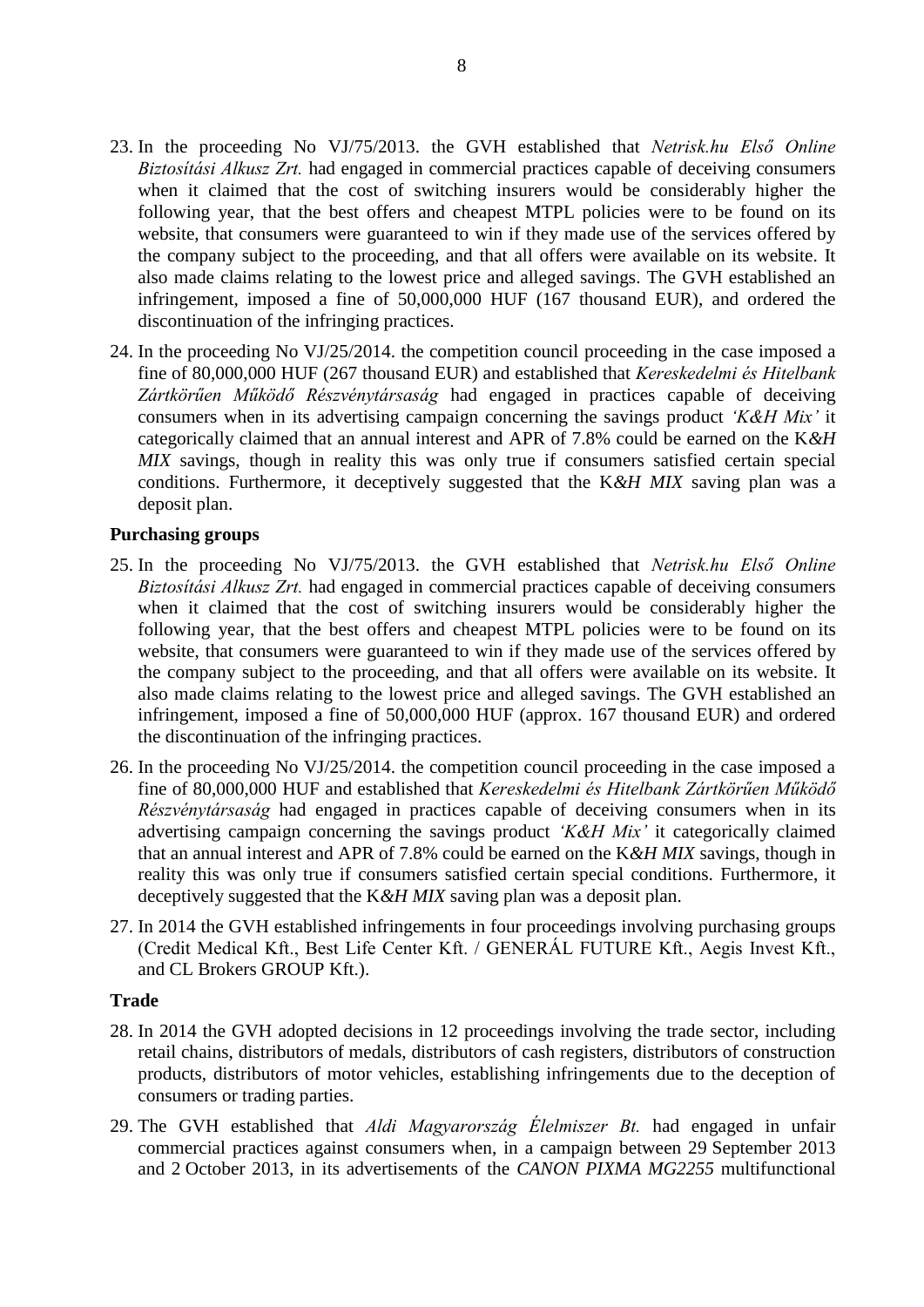printer contained in its promotion leaflets, on posters displayed in its stores, and on its website and electronic newsletter, it failed to reveal that it would be unable to assure the supply of the product concerned or a substitute product at the advertised price in the appropriate quantity and for the advertised duration or procure it from another vendor. (bait advertising) The GVH imposed a fine of 10,000,000 HUF (approx. 33 thousand EUR) on the undertaking.

#### <span id="page-8-0"></span>**2.2 Restrictive agreements**

30 In 2014 the GVH adopted 13 decisions in proceedings involving restrictive agreements. 8 of these related to hard core cartels. The Authority discontinued 4 cases because the information obtained during site searches and by other means of information collection were insufficient to substantiate an infringement.



**Fines imposed in restrictive agreement cases (million EUR) 2010-2014**

- 31 In 2014, similarly to previous years, a substantial proportion of the complaints relating to cartel activities (approx. 60-65%) concerned public procurement procedures, primarily because of the so-called '3-bid' procedures (negotiated procedure without publication of a contract notice). After a decline in 2013, 2014 brought increased activity in enquiries concerning informant rewards. Of the 20 enquiries by potential informants, the GVH eventually accepted 2 applications.
- 32 As has been the case in previous years, the leniency policy is still 'unpopular' with undertakings. They are reluctant to report on their partners in illegal cooperation. This is the reason that the GVH accepted no such application in 2014.
- 33 A comparison of the informant reward and the leniency programme still shows that the informant reward scheme, which targets employees, is more helpful in detection than the 'self-denunciation' of cartel members, i.e., a leniency application.

#### **The Hungarian leg of the cathode-ray tube cartel**

34 After an unusually protracted procedure, the GVH also closed the case of the globally investigated cartel of cathode ray tube (CRT) manufacturers. The infringement, which had a direct bearing on Hungary because of the television set manufacturers established in our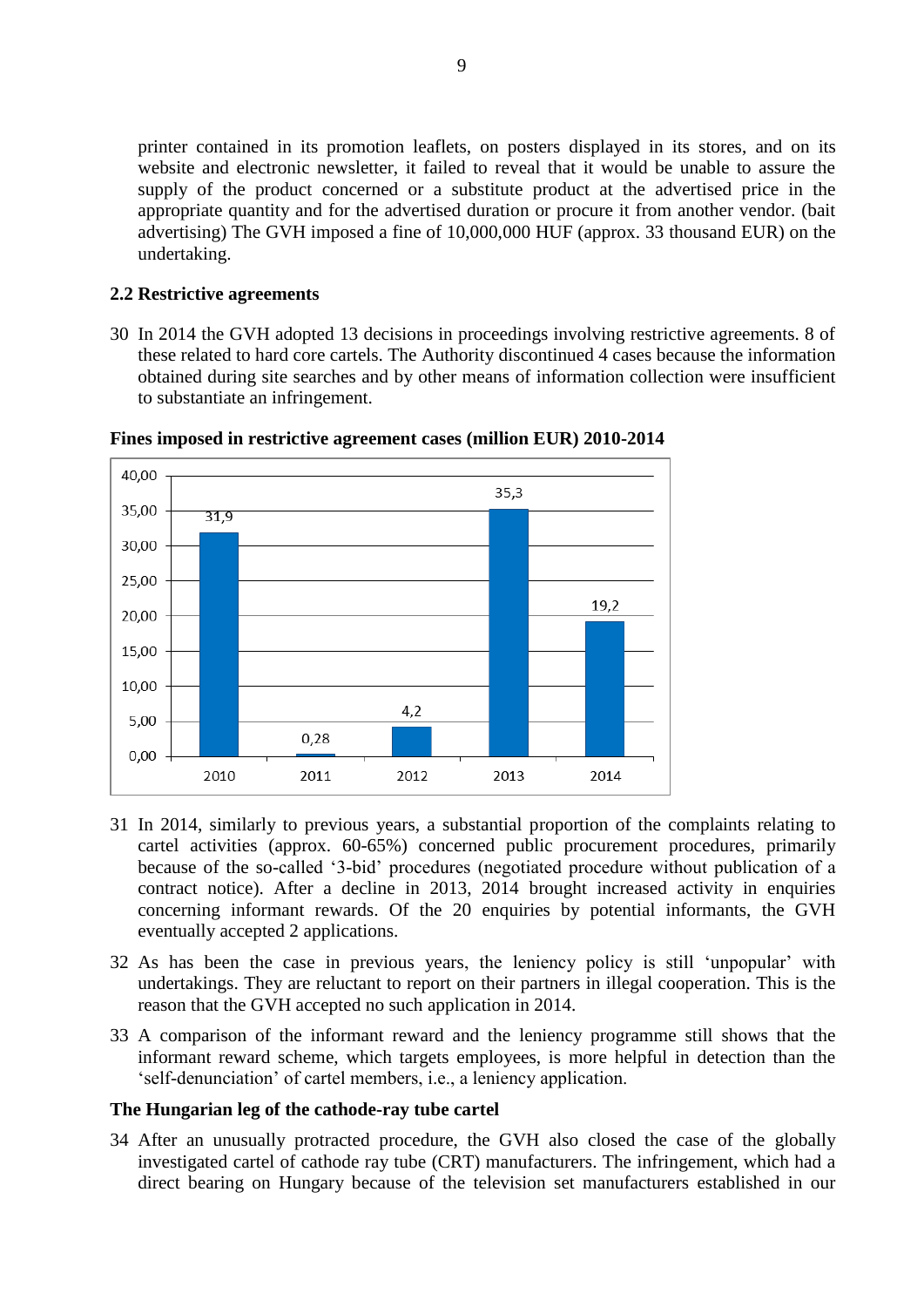country, had the objective of fixing the price of the most important component of traditional computer screens and televisions using the now practically abandoned CRT technology. The practice started early in the 1990s and lasted until 2006. However, because of our EU accession the cartel activities conducted in Hungary after 1 May 2004 were assessed by the European Commission. Consequently the GVH could establish that an infringement had occurred only in respect of the 1998-2004 period. The infringing undertakings had fixed their prices, allocated market shares and restricted the volume of production. The price fixing, market allocation and restriction of production volumes were also monitored; the cartel was very well organised. Regular multilateral meetings were held, with the participation of representatives from the top management of the members. The multilateral meetings were supplemented by bilateral meetings and other forms of exchanges. The GVH imposed fines of 303,000,000 HUF (approx. 1 million EUR), in view of the significant fine reductions under the leniency programme and the fact that several undertakings benefited from the statute of limitations because of the interruption of the powers of the GVH to investigate the case due to Hungary's EU accession.

## **Car refinishing paint cartel**

- 35 The GVH adopted a decision in which it found that several importers of car refinishing paints had concerted their practices in an anticompetitive manner by indirectly fixing the average price of car refinishing paints used in Hungarian loss calculation software at an artificially inflated price over a period of six years. The GVH imposed fines totalling 175, 900, 000 HUF (approximately 586, 300 EUR) on the seven undertakings concerned.
- 36 For most motor vehicle repair work completed under Casco or third-party liability insurance, insurance companies and repair shops use a so-called 'vehicle repair estimating systems' to determine the price of repairs. These systems are developed to calculate the cost of repairing damage to motor vehicles and are acquired by the vehicle repair shops and insurance companies. Part of the cost of car repairs is the cost of refinishing paints. In the repair estimating systems, the average cost of refinishing paints is calculated based on the refinishing paint importers' list prices sent to Eurotax Glass Hungary (Eurotax) by the paint importer companies. These are then forwarded by Eurotax to an independent company which estimates the average cost of refinishing paints.
- 37 Following its investigation, the GVH established that refinishing paint importers gave price discounts in more than 90% of their sales amounting to 35-45%, compared to the retail price lists they provided to Eurotax. As a consequence list prices provided by importers to Eurotax were significantly higher than the actual prices applied, which distorted the average cost of polishing, which in turn formed the basis of calculating the cost of repairs charged by car repairers to the insurance firms. Car repairers which bought their paint from refinishing paint importers (at a significantly lower price), but used the higher prices as calculated by the 'vehicle repair estimating systems', therefore made a higher profit as a result of the unlawful conduct.

#### **Information sharing agreement in the market of contact lenses**

38 The GVH decided that *CooperVision Optikai Cikkeket Forgalmazó Kft., FOTEX-OFOTÉRT Optikai és Fotócikk Kereskedelmi Kft., Johnson Johnson Egészségügyi és Babaápolási Termékeket Gyártó és Forgalmazó Kft.* and *Novartis Hungária Egészségügyi Kft*. had committed an infringement when – using the framework of market research – they exchanged information that was not disclosed to other parties about their individual sales volumes and incomes. The GVH imposed a total fine of 100 million HUF (approx. 333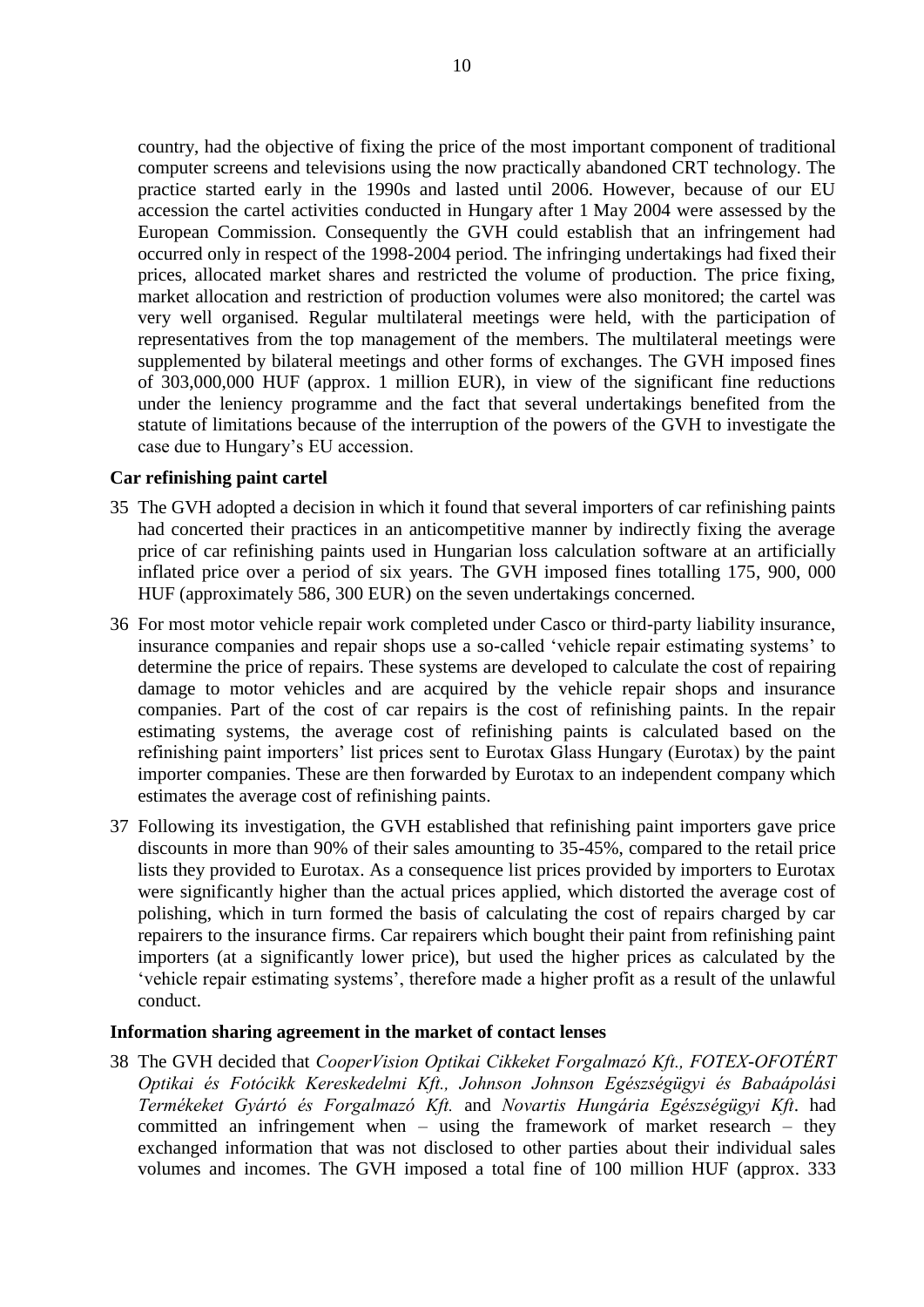thousand EUR) on the involved undertakings.

# **Cartel of ready-mixed concrete**

39 Based upon the – mostly documentary – evidence at its disposal (charts, journal entries and other records made at meetings), the GVH established that in the time period between 2005 and 2007, eight ready-mix concrete manufacturers in Budapest and the Hungarian Concrete Association divided among themselves orders on ready-mix concrete exceeding the amount of 1000  $\text{m}^3$  in the area of Budapest according to a previously agreed quota, and also fixed the price level of ready-mix concrete, thus engaging in a single, continuous and complex infringement. The GVH imposed a total fine of 2,790,200,000 HUF (9,300,000 EUR) on the undertakings concerned and on the association.

# **Regional publishers shared the market of county-wide daily newspapers**

- 40 The GVH established that Axel Springer Magyarország Kft. (Axel Springer, its new name: Mediaworks Kft.), Russmedia Kft. (Russmedia, its former name: Inform Média), Lapcom Kiadó Kft. (Lapcom) and Pannon Lapok Társasága Kiadói Kft. (Pannon Lapok) had entered into competition restrictive agreements aimed at preventing direct entry into each other's geographical area.
- 41 The GVH noticed that the contracts concluded by the undertakings that were legally valid from 2000 (lasting from November 2000 and from May 2002 to April 2010) (or their legal predecessors) concerning Sunday papers contained mutual non-compete clauses and price fixing clauses.
- 42 The existence of competition restrictive agreements was supported by the mutual noncompetition clauses contained in the contracts between Axel Springer and Indorm Média, and between Axel Springer and Lapcom, which stipulated that the parties may not invade each other's county-wide/regional market.
- 43 Based on the bilateral contracts between Axel Springer and Inform Média, Axel Springer and Lapcom, and Axel Springer and Pannon Lapok, it could be assumed that the abovementioned undertakings were coordinating both retail prices and advertising prices.
- 44 The GVH imposed a total fine of 2.2 billion HUF (approx. 7.3 million EUR) for the infringement.

## <span id="page-10-0"></span>**2.3 Abuse of dominant position**

45 In 2014 the Authority initiated 6 proceedings in abuse of dominance cases and concluded 7 proceedings. Of these, 4 case were closed with commitment decisions, in one case the GVH obliged the dominant undertaking to bring the infringement to an end and imposed fine. In two further cases the procedure was terminated.

## **Number of decisions in abuse of dominance cases (2010-2014)**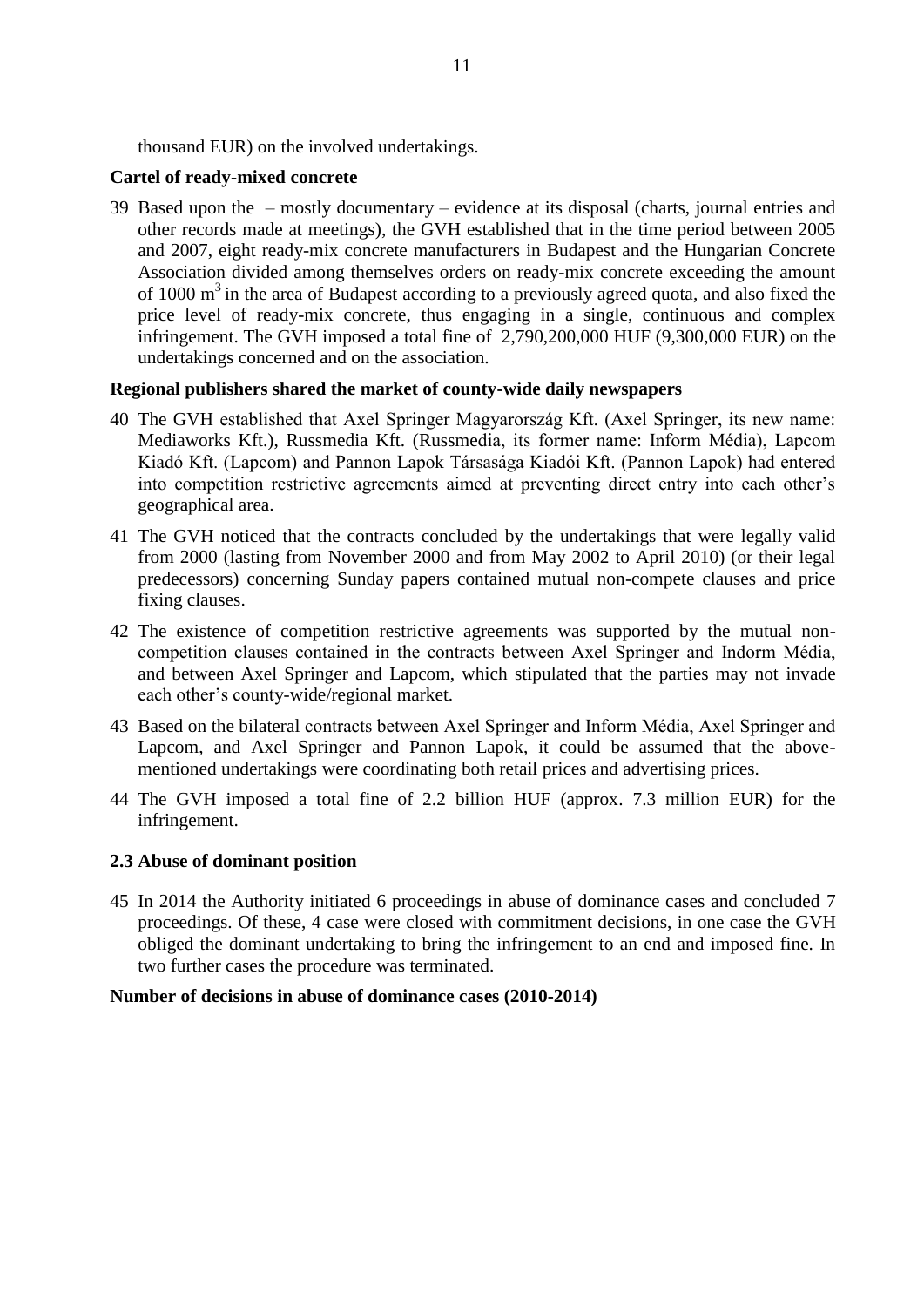

46 From the closed proceedings, the *Magyar Olaj- és Gázipari Nyrt.* (MOL) case is worth noting. The GVH started proceedings to investigate whether MOL had abused its dominance by setting its wholesale prices at an excessively high level. The Competition Council found that the commitment submitted by the investigated undertaking was suitable to allow for the effective treatment of the competitive concern, thus it terminated the proceeding without establishing an infringement and ordered MOL, in accordance with its undertaking, to set the wholesale prices of diesel oil so that in the five years following the decision, as an annual average, they would follow the changes of the reference prices of Platts more closely, within a range of +/-1%. The proceeding competition council also considered it significant that the commitments were developed through negotiations as this was more likely to result in better coherence between the public policy goals (following more accurately the Platts prices, and attenuating price fluctuations) than if the Council had excluded MOL from the negotiations.

## **2.4 Control of concentrations**

- 47 2014 brought substantive changes in merger proceedings as the amendment of the Competition Act, which entered into force on 1 July, introduced modifications to both the substantive law and the procedural law. The most notable changes include the introduction of the prohibition of putting measures into effect and the reduction of the time limit for simplified procedures from 45 days to 30 days. As another measure to reduce the administrative burdens placed on applicants, the GVH also revised its other merger control tools (the so-called soft-law tools) simultaneously with the legislative change.
- 48 The GVH closed 35 merger control cases in 2014. 32 of these were started upon application, 1 was commenced on the GVH's own initiative due to a suspected failure to apply for authorisation, and 2 post-investigations were also conducted. Two cases were terminated by investigators, the others ended with decisions of the Competition Council. Of the cases closed by the Competition Council, 24 cases were assessed under the simplified (singlephase) procedure, and in 2 cases simplified decisions were made (which are not accompanied by a justification). The Competition Council found that 3 applications related to concentrations not subject to an authorisation requirement. The full (two-phase) procedure was implemented in 6 cases; however, based on the in-depth investigations that were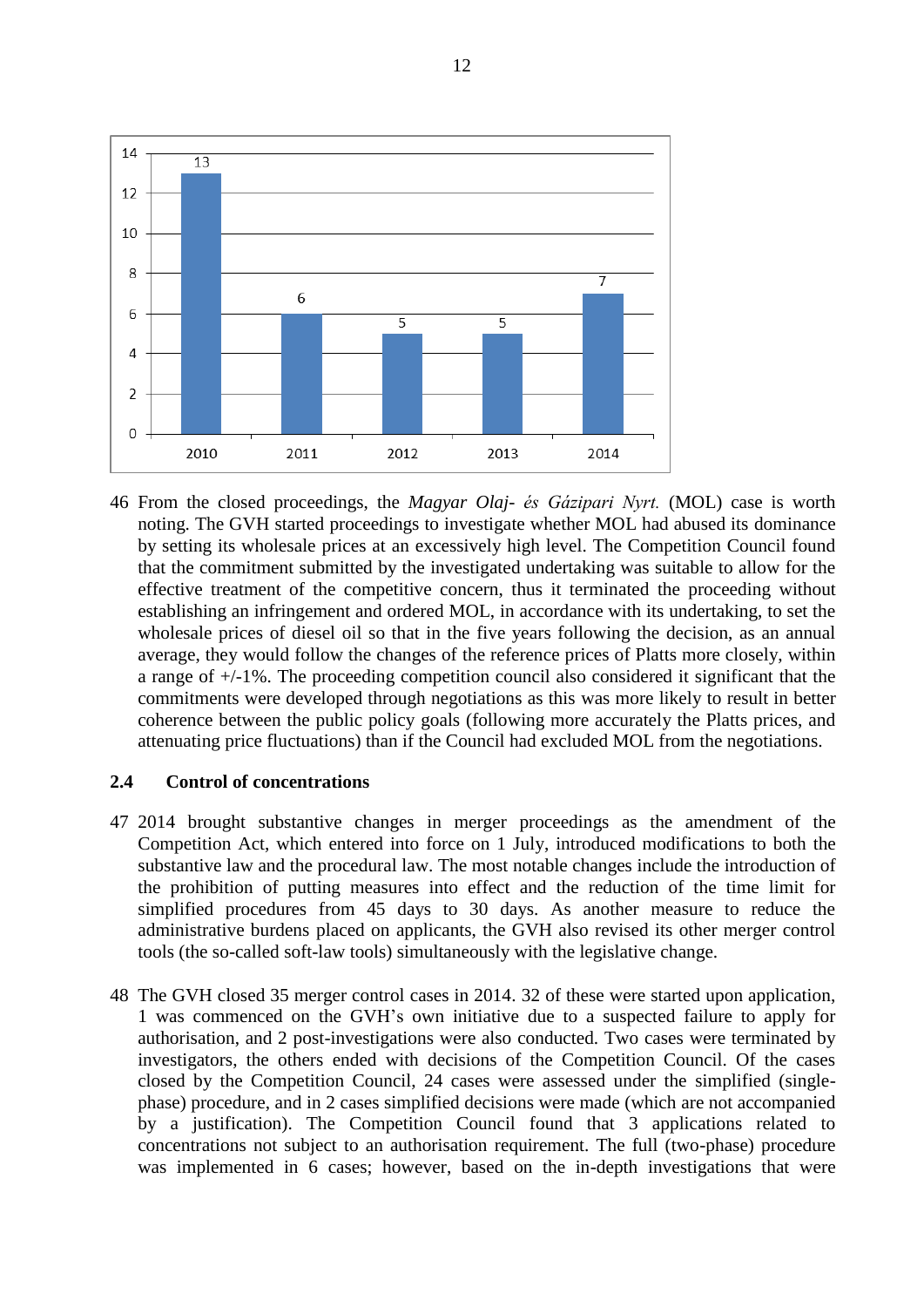conducted, the GVH did not need to intervene in these cases either (prohibition of concentration or imposition of conditions/obligations). In 2014, 3 proceedings were initiated as a result of a failure to apply for authorisation but out of these only one was concluded during the year, with no infringement being established. Violations were found on two occasions due to the late submission of applications, and fines amounting to a total of 34,350,000 HUF (approx. 114.5 thousand EUR) were imposed.

30  $27$  $25$ 20 15 10 4 5  $\overline{2}$  $\overline{2}$  $\overline{0}$ Non-notifiable Termination Post-investigation Approval

**Number of merger cases by the types of decision in 2014**

- 49 In merger cases the GVH adopted its decisions well within the statutory time limits. In 2014 the GVH did not make use of the statutory option to extend the procedural time limit.
- 50 The experience of the GVH with the pre-notification procedure has been very positive. 14 of the proceedings started upon application and closed in 2014 were preceded by such prenotification. In a minority of cases started following pre-notification no deficiencies requiring remedying were encountered; still, the most notable benefit from the prenotification procedure was the reduction of the volume of deficiencies (as the procedure promotes the clarification of any issues relating to the submission of applications and the correct assessment of the transactions by the parties).

#### **Axel Springer – Ringier – Vienna Capital Partners merger**

- 51 The GVH authorised the concentration of two closely related undertakings in two separate proceedings. One of the concentrations involved certain Hungarian newspapers of Axel Springer SE and Ringier AG being sold to the Vienna Capital Partners group (VCP), while the second concentration involved other Hungarian newspapers of the two undertakings being placed under the jointly controlled Ringier Axel Springer Media AG.
- 52 The Competition Council examined the effects of the concentrations in full procedures in both cases. The reason for the use of the full procedure was that restrictive tying on the markets of daily papers of county-wide and national circulation could not be ruled out in the VCP transaction. In the KV transaction the joint market share of the parties on the markets of weekly and biweekly women's magazines and tabloids and of interior decoration magazines justified an in-depth investigation.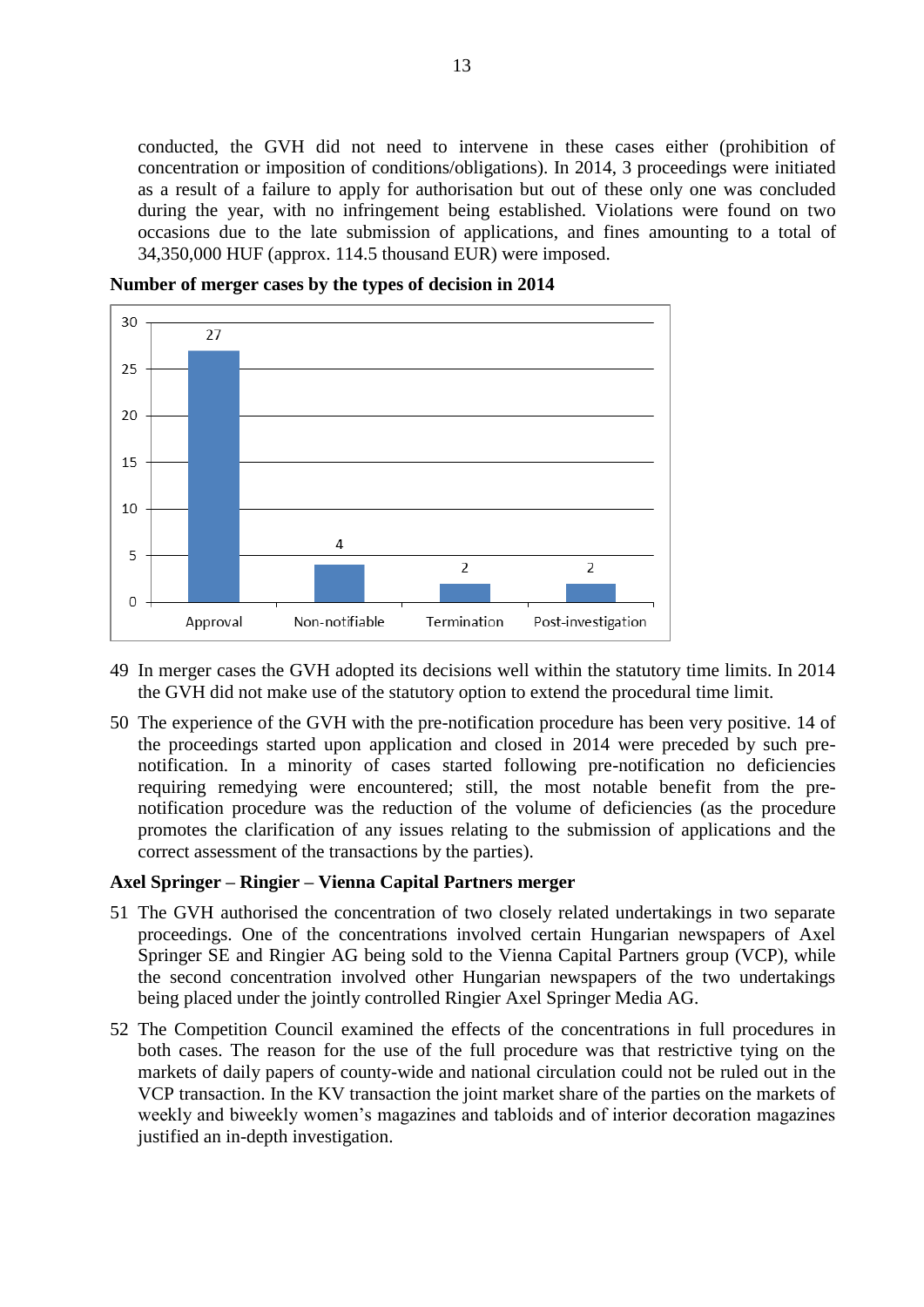53 In its decisions concluding the proceedings, the Competition Council authorised both concentrations without imposing conditions or obligations because the in-depth investigations discovered no competitive concerns, and the market participants interviewed put forth no substantive concerns regarding the concentrations.

## <span id="page-13-0"></span>**3. Lessons of the court reviews of the GVH's decisions**

- 54. The ratio of decisions establishing an infringement that were challenged remained unchanged in 2014: similarly to the past five years, a legal remedy was sought against about half of the decisions establishing an infringement in 2014. The GVH adopted no decision establishing an absence of infringement. All but one infringement decision establishing restrictive agreements were challenged by the undertakings concerned. In contrast, less than half (24) of the 56 decisions concerning the violation of the prohibition of unfair commercial practices against consumers were challenged in court in 2014.
- 55. In 2014 the court of first instance (the Metropolitan Administrative and Labour Court of Budapest) delivered decisions in review proceedings on 17 occasions. 7 cases were concluded with final judgments. Apart from two restrictive agreement cases, all judicial proceedings concluded with a final judgment related to the unfair manipulation of consumer decisions, and the Court upheld the GVH's decision in each case, though on two occasions the cases were discontinued on the motion of the applicants. As regards non-litigious proceedings, the Metropolitan Administrative and Labour Court of Budapest made 9 judgments relating to procedural and enforcement fines. All of these proceedings ended with the GVH's decisions being upheld.
- 56. At the court of second instance, the Budapest-Capital Regional Court issued 14 judgments in 2014, upholding the decisions of the GVH in their entirety in 10 cases. In two restrictive agreement cases the Budapest-Capital Regional Court overturned the first-instance judgments, annulled the GVH's decisions and required the GVH to reopen the cases. In both cases the GVH submitted an application for review to the Curia (which is the review court of the court of second instance).
- 57. In 2014 the Curia decided on 5 review applications, two of them relating to restrictive agreements, two to unfair commercial practices and one to an abuse of dominance. In the two cases relating to unfair commercial practices the Curia upheld the second-instance judgments, that is, the actions of the applicants were dismissed. In one of the cases concerning a restrictive agreement the Curia annulled the second-instance judgment and required the Budapest-Capital Regional Court to reopen the case. In the second case relating to a restrictive agreement the Curia annulled the judgment of the second-instance court and changed the first-instance judgment: it rejected the action of the applicants while deleting certain points of the GVH's decision which, however, had no bearing on the substance of the case. In the dominance case the Curia annulled the part of the second-instance judgment affected by the review and annulled the annulling ruling of the first-instance court; furthermore, it ordered the court of first instance to reopen the case and adopt a new judgment on the subject of the fine.
- 58. After a four-year judicial review process, one of the most significant cartel cases of recent years was concluded with a final judgement. In this case, the GVH established that five railway construction companies had participated in a restrictive agreement and imposed total fines of approximately 7.2 billion HUF (24 million EUR). The Curia examined a number of legal issues in the case, and substantively upheld the decision of the GVH.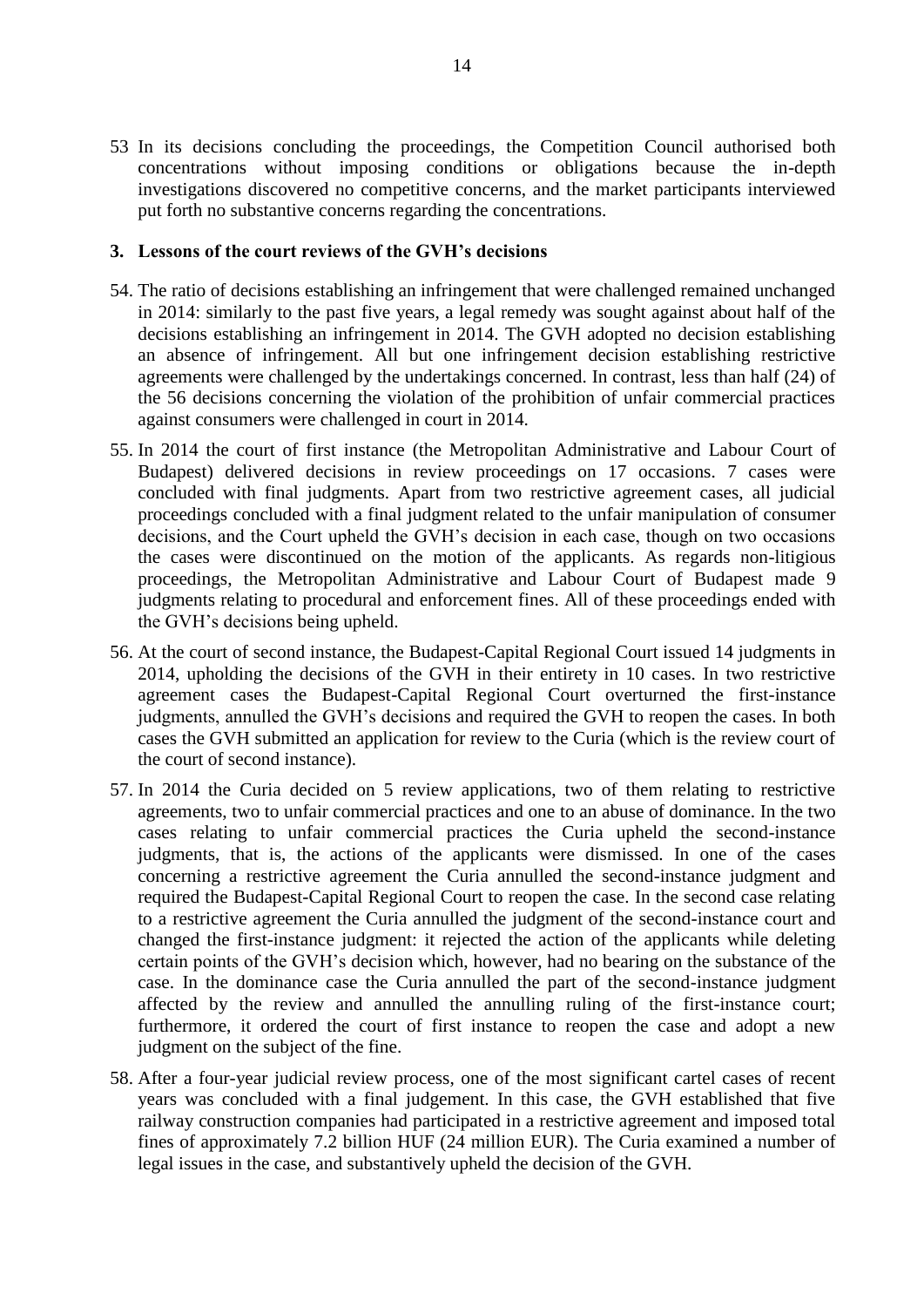#### <span id="page-14-0"></span>**4. Amicus curiae work**

- 59. The Competition Act allows the direct private enforcement of claims based on violations of competition rules. Pursuant to the Act, the courts inform the GVH without delay about any cases in progress where the violation of competition rules is suspected. In the course of the civil procedure, the GVH, acting as the friend of the court (*amicus curiae*), may make comments and explain its legal position on its own initiative or at the request of the court.
- 60. In 2014 fewer *amicus curiae* notifications were received than in previous years: courts contacted the GVH in four cases where it was assumed that the Competition Act may need to be invoked. The GVH initiated a competition supervision proceeding on one occasion to investigate the contents of the court's communication, while on one occasion it informed the court about its earlier proceeding conducted on the same subject but concerning a different period. Nevertheless, the GVH submitted detailed written comments on each occasion to help the court in making its decision on issues within its competence. No *amicus curiae*  notification was received in 2014 concerning the application of Articles 101 or 102 of the TFEU.

## <span id="page-14-1"></span>**5. Competition advocacy – commenting on regulations and other drafts**

- 61. In 2014 the GVH received a total of 68 submissions and draft pieces of legislation for comments (down from 106 in the previous year) and sent its comments in 18 cases. The majority of these comments continued to focus on creating a more competition-friendly regulatory environment, reducing the administrative burdens or improving the conditions of the consumer decision-making process. A smaller proportion was geared towards improving the quality of codification. Nine other interventions aimed to improve the regulatory environment of competition in certain markets or to prevent its worsening. Occasionally an intervention was necessary to more clearly delimit the tasks and competences of different authorities or to prevent incoherence between different areas of law (for instance the intervention concerning the re-definition of the concept of dominance under competition law with respect to the trade sector). In three cases ministries or other authorities or public corporations contacted the GVH where knowledge about the powers and law enforcement practices of the GVH was required, thus the experiences gathered by the GVH could be put to use.
- 62. Mostly due to time constraints, the GVH rarely has the opportunity to participate in the finer details of the expert-level legislative preparation work or to formulate an opinion based on an analysis of market processes. The possibility to comment on the codified versions of draft legislation typically does not include an evaluation of the regulatory concept from a competition point of view.
- 63. A ministerial body engaging in the production, marketing and distribution of duty stamps wanted to make the distribution of such stamps the exclusive right of the Hungarian Post Office. The GVH expressed its concerns regarding the removal of the distribution of duty stamps from the scope of legislation governing public procurement, which generates competition for markets. It also commented that while the law would introduce specific provisions to guarantee the safety of distribution, similar safeguards are missing in the field of production. The comments of the GVH were partially incorporated into the final version of the decree. The decree enacted the exclusivity and at the same time, without any separate authorisation for price regulation, set the fee payable by the state to the Post Office for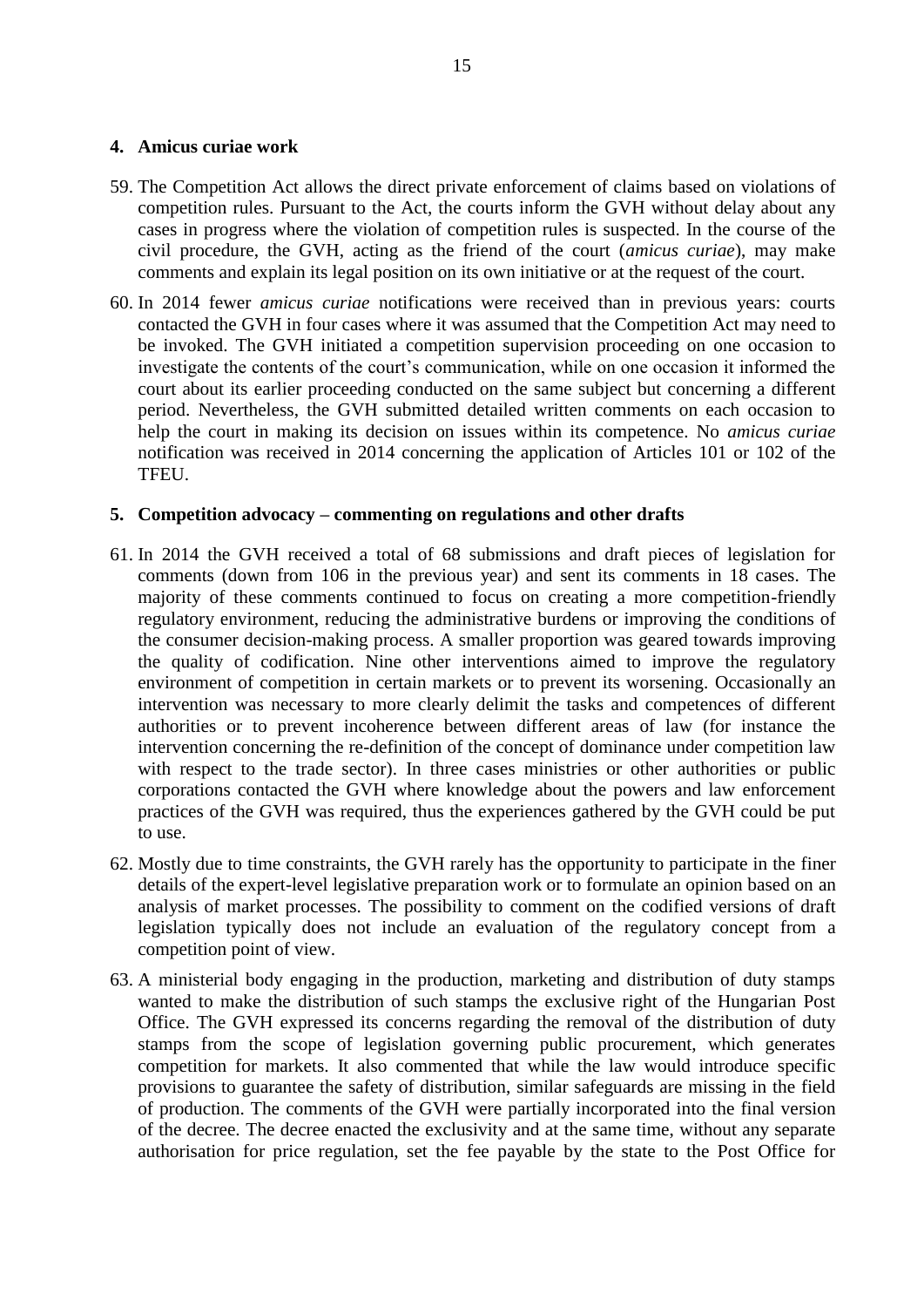distribution; furthermore, the entities that the Hungarian Post Office may entrust with the manufacture of the stamps are subject to a special ministerial authorisation.

64. The GVH commented on the draft of the government decree on the technical and technological requirements to assure the uniformity and interoperability of data, databases and electronic data communication technologies relating to public passenger transport services, on central databases and related central services, as well as the designation of operating organisations. The draft identified *Nemzeti Mobilfizetési Zrt*. (NMF) as the exclusive operator of the National Intelligent Passenger Transport Systems Platform. The NMF may use subcontractors, and this activity is in part financed from public funds. In addition, pursuant to other legislation the NMF already enjoys exclusive rights with respect to other activities (mobile payments for services offered by certain public bodies). In its opinion the GVH explained that in general it considered it important that, if the regulation results in the creation of a monopoly – in this case if NMF becomes a monopolist because of various exclusive rights –, then the law should impose more detailed rules relative to the general competition law provisions on these activities of the monopolist to more effectively prevent abuses of dominance and guarantee the efficiency of its operation. In view of this, the GVH recommended that the various legal provisions applicable to NMF should be supplemented by appropriate monopoly regulation (accounting separation of income and expenditure by activity, ban on discrimination and cross-subsidisation to prevent any crowding-out, prevention of market distortion in the course of the use of government transfers, setting up a well-equipped monopoly surveillance institution system, including systems of control and sanctions, etc.). The final version of the government decree did not incorporate the comments of the GVH.

## <span id="page-15-0"></span>**6 Competition Culture**

#### <span id="page-15-1"></span>**6.1 The activity of the Competition Culture Centre**

- 65 The work of the GVH in developing competition culture includes the tasks of the GVH itself relying on its professional resources, as well as programmes where the GVH relies on the work of other bodies for implementation and, where required, it offers professional help and financial assistance. In 2014 the most important achievements of the GVH included the preparation of the commentary taking into account the comprehensive amendment of the Competition Act effective from 1 July 2014, the establishment of the Competition Counsel Offices, the implementation of a media campaign to promote competition compliance and the related conference, as well as the organisation of an international conference for the Visegrad countries.
- 66 In view of the complexity of competition law and prompted by the comprehensive amendment of the Competition Act on 1 July 2014, the GVH compiled a commentary to the Competition Act with contributions from its own staff and renowned practitioners in the legal field in order to contribute to the wealth of Hungarian specialist literature in the Hungarian language. The commentary was introduced in 2015, at the Curia, in an official book launch event opened by the Chair of the Curia. In publishing the commentary, the GVH had the primary objective of promoting the uniformity of jurisprudence and the compliance of practitioners through a comprehensive and complex analytical paper that is useful for the legal field, is practically oriented and presents the law in light of practical experience.
- 67 With a view to promoting competition culture and the conscious decision making of consumers, in April 2014 the GVH issued an invitation to tender under the open procedure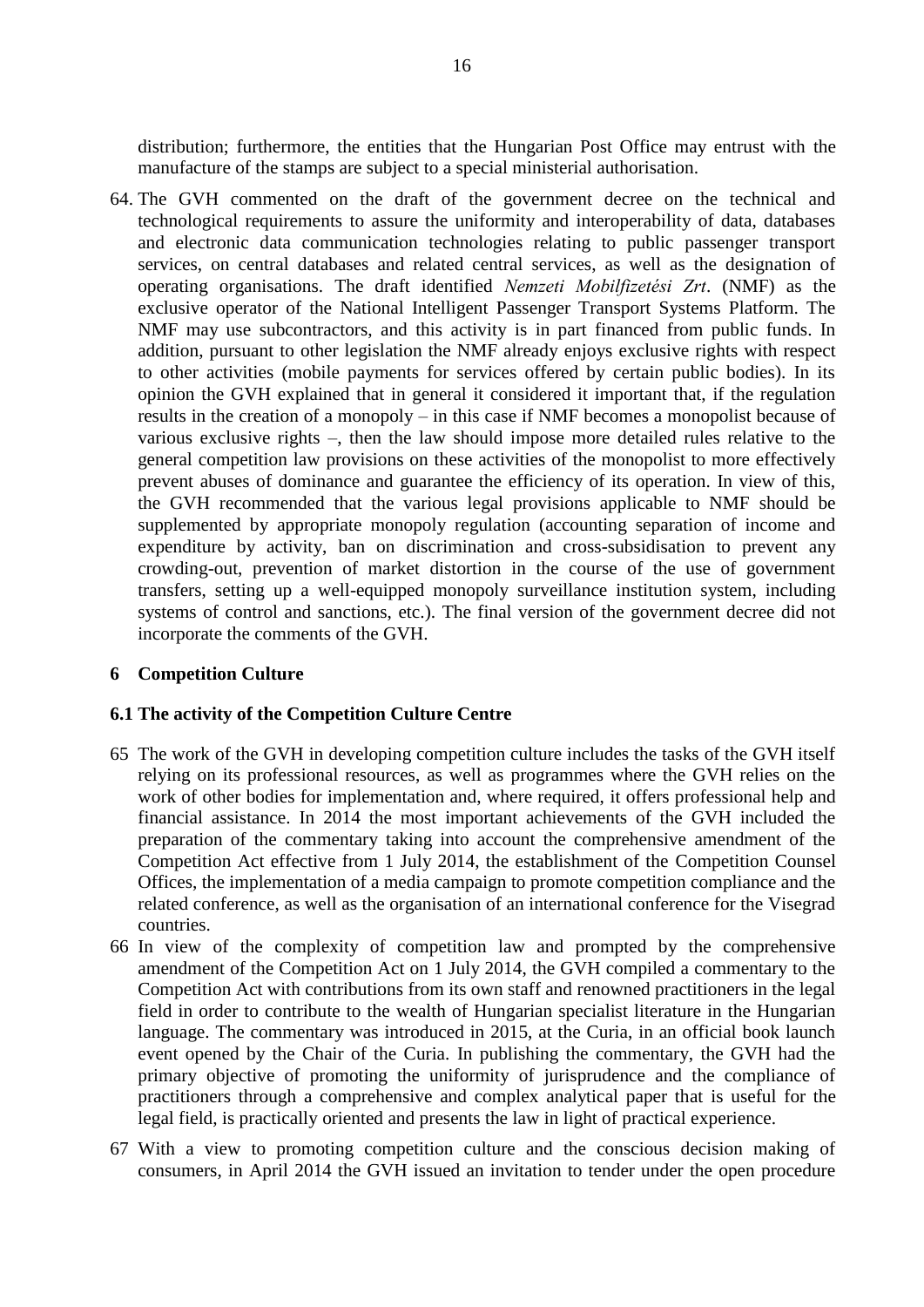for the establishment and operation of a **Competition Counsel Office Network**. The counsel offices were set up in mid-June for a six-month period (as per contract) with the responsibility of heightening the level of literacy, competition law skills and consumer awareness of organisations and private persons seeking their help, as well as the identification of competitive problems in local markets that may otherwise remain unknown to the GVH and the expert pre-screening of consumer signals within the competence of the GVH.

- 68 The network, consisting of 5 offices in Debrecen, Eger, Szeged, Pécs and Győr, was contacted by customers on 233 occasions. Responses were given by mail, in person, by phone or through electronic channels. The majority of enquiries, typically of a competition law nature, related to unfair business-to-consumer commercial practices. Consumers typically complained about deceptive commercial practices, aggressive commercial practices as well as 'blacklisted' practices set out in the annex to the Act on the prohibition of commercial practices that are unfair to consumers. As far as undertakings are concerned, relatively few complaints were received about restrictive practices distorting competition. Representatives of companies typically sought the help of the offices regarding unlawful comparative advertising or abuses of dominance or of significant market power.
- 69 Some other events focusing on competition culture were organised during the year, in particular:
	- a. In order to promote the transposition of the laws and standards applicable to economic competition into corporate practice and to foster compliance, in 2014 the GVH added a complex media campaign to its programmes that were launched in 2012 to support competition compliance. In addition to the content available at [www.megfeleles.hu,](http://www.megfeleles.hu/) where competition compliance is comprehensively interpreted and explained, the understanding and acceptance of the community of interest manifesting in fair competition and market practices was promoted through the television and radio commercials and the printed and on-line advertisements of the media campaign in order to raise awareness and promote a change in attitude. In addition to the hundreds of times that the media campaign appeared on television, on the radio and in the press, internet users clicked on the advertisements of the GVH on more than eight and a half thousand occasions.
	- b. In line with the objectives of the Regional Centre for Competition (RCC) and its commitment to literature on competition law and competition policy, in 2014 the RCC published Tihamér Tóth's *The Competition Law of the European Union* in **Russian**, the language most widely used in RCC target countries. The Russian version of the book is available free of charge as an e-book. It can be downloaded from [http://www.oecdgvh.org.](http://www.oecdgvh.org/)
	- c. In 2014 the GVH continued its compliance campaign launched in 2012. Following the conclusion of the related communication campaign, a piece of research was conducted primarily among SME directors and secondarily among the adult population. The purpose of the research was to examine familiarity with competition rules, awareness of fundamental facts relating to economic competition, competition law and the GVH, as well as the achievements and efficiency of the communication campaign of the GVH geared towards compliance with competition law. The results revealed that the knowledge of the public, and in particular of managers of SMEs, about the GVH and competition rules has slightly improved as a result of the communication campaign.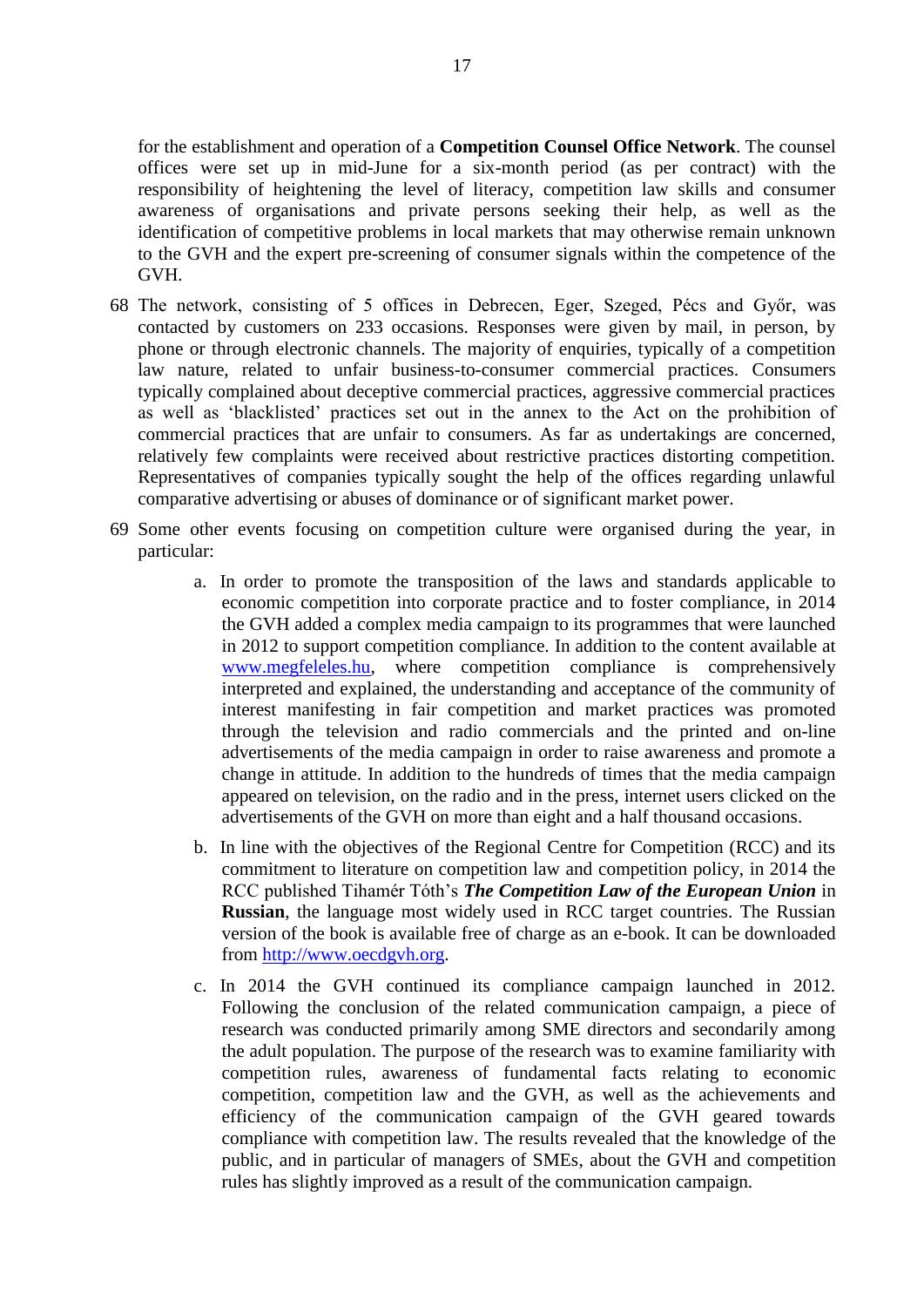- d. In 2014 the GVH held its academic competition *'Competition law in Hungary and the EU'* for university and college students for the fifteenth time. The Authority considers it important to raise the interest of young professionals in competition law, competition policy, market theory and conscious decision-making by consumers. The organisation of the now traditional academic competition is a successful means to this end. The summary of the event and the award-winning submissions are available in Hungarian on the GVH's website.
- e. This year the GVH continued to inform the public about its decisions, events relating to the Authority and issues of particular interest primarily in press releases. In 2014 the GVH published 82 press releases, which it sent to the media and published on its website. 209 enquiries were received from the media relating to the press materials or other issues.
- f. The Hungarian Competition Authority was established by Act LXXXVI of 1990 on the Prohibition of Unfair Market Practices to safeguard the freedom and fairness of market competition. The Authority began its operation on 1 January 1991 when the Act entered into force, which means that in 2015 it will celebrate its  $25<sup>th</sup>$  anniversary. In order to identify the historic roots of competition law and of the work of competition authorities, the GVH published a call for proposals for research into legal history relating to the establishment and operation of the Cartel Commission and Cartel Court set up pursuant to Act XX of 1931 ('on agreements regulating economic competition') and the presentation of its overall practice. The GVH intends to publish the results of the research in 2015.

#### <span id="page-17-0"></span>**6.2 The activity of the OECD-GVH Regional Centre for Competition in Budapest**

- 70 The OECD-GVH Regional Centre for Competition in Budapest (RCC) was established by the OECD and the GVH on 16 February 2005. Relying on the professional background of the Competition Division of the OECD and the GVH, the Centre provides capacity building assistance and policy advice for the competition authorities of the Central, East and South-East European region, namely for Albania, Armenia, Azerbaijan, Belarus, Bosnia and Herzegovina, Bulgaria, Croatia, Georgia, Macedonia, Moldova, Montenegro, Romania, the Russian Federation, Serbia and Ukraine. The RCC is financially supported by the Hungarian Government.
- 71 Among others, the RCC deals with issues such as: analysis of core competition cases, investigative techniques, competition policy principles in the process of regulatory reforms, training of judges, law enforcement priorities, guidelines, policies, practices and procedures, framework for the cooperation of the competition authorities of the region, competition advocacy, tools for communication, cooperation between competition authorities and regulatory bodies, and other general issues falling under competition law and policy. Regular meetings, training programmes, seminars and workshops were organised on all of these topics.
- 72 In 2014 the RCC organised 8 major events and hosted 269 participants from 33 countries and 53 speakers from 16 countries.
- 73 With a view to the needs of competition authorities, having consulted previous participants of the RCC's events and the senior officials of authorities, the RCC has established a constantly changing, evolving programme structure that responds to the training needs of participants.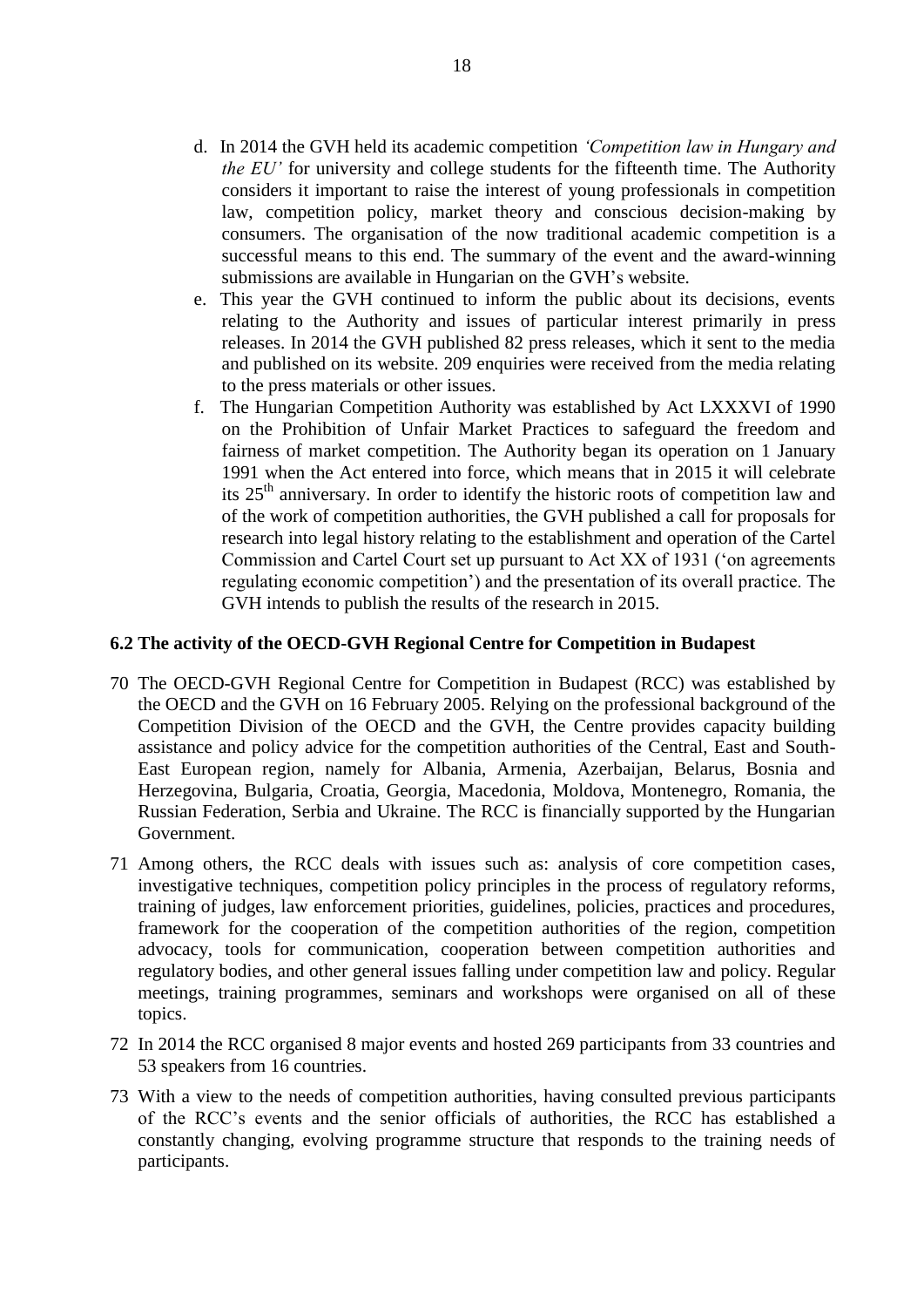- 74 In 2014 the OECD-GVH Regional Centre for Competition in Budapest organised three seminars in Budapest for the staff of competition authorities, its primary target group. The seminars focused on the following subject matters: 1./Practice and procedures in merger investigation, 2./ Competition topics in retail markets, 3./ Evidentiary issues in establishing abuse of dominance.
- 75 Upon the request of the Macedonian competition authority, a professional event was organised in Skopje on the subject of 'bid rigging and public procurement'. The RCC organised a join seminar with the Russian competition authority in Kazan (Russian Federation) on the subject of airport competition topics for the staff of the competition authorities of CIS countries.
- 76 In 2014 the RCC organised competition law seminars for the judges of the European Union on two occasions. The first event ('Abuse of dominance - basic economic and legal concepts') revolved around the establishment of dominance, barriers to entry, excessive prices, refusal to deal and predatory pricing, attended by 28 judges from 15 EU countries.. The second seminar focused on the 'quantification of damages in competition law', attended by 29 judges from 14 EU countries. The event reviewed the methods of quantification of damage in actions for damages brought pursuant to the violation of articles 101 and 102 of the TFEU.

## **7. Cooperation with other organisations**

77. The GVH has the objective of establishing and deepening ties with representatives of the academic community working in competition law and competition policy and with relevant professional organisations. In this context, the Authority concluded cooperation agreements with several bodies in 2014, including the Hungarian Competition Law Association and the PénzSztár Contest Centre, and continued its long-term cooperation with the Centre for Economic and Regional Studies of the Hungarian Academy of Sciences.

# <span id="page-18-0"></span>**8 International relations**

- 78. As regards international relations, the GVH focused mainly on co-operation with the European Commission and the national competition authorities of the EU Member States, cooperation within the framework of the Competition Committee of the Organisation for Economic Co-operation and Development (OECD) and the International Competition Network (ICN), as well as on by bilateral co-operations.
- 79. Similarly to the practice of previous years, the case-related co-operation within the European Competition Network (ECN) in respect of the application of the competition rules of the EU continued to be one of the main fields of the international relations.
- 80. The contribution to the work of the OECD Competition Committee and of its working groups was also of uttermost importance in 2014. Contributions were prepared in the topics of "Competition Issues in the Distribution of Pharmaceuticals", "Airline Competition", "Changes in Institutional Design of Competition Authorities" and "Use of Markers in Leniency Programmes".
- 81. In compliance with the established practice, in 2014 the GVH also sent one of its experts to the OECD for a whole year as a secondee on a rotation basis.
- 82. Concerning co-operation with the International Competition Network (ICN), in 2014 the GVH remained an active participant in particular in the work of the Cartel Working Group,